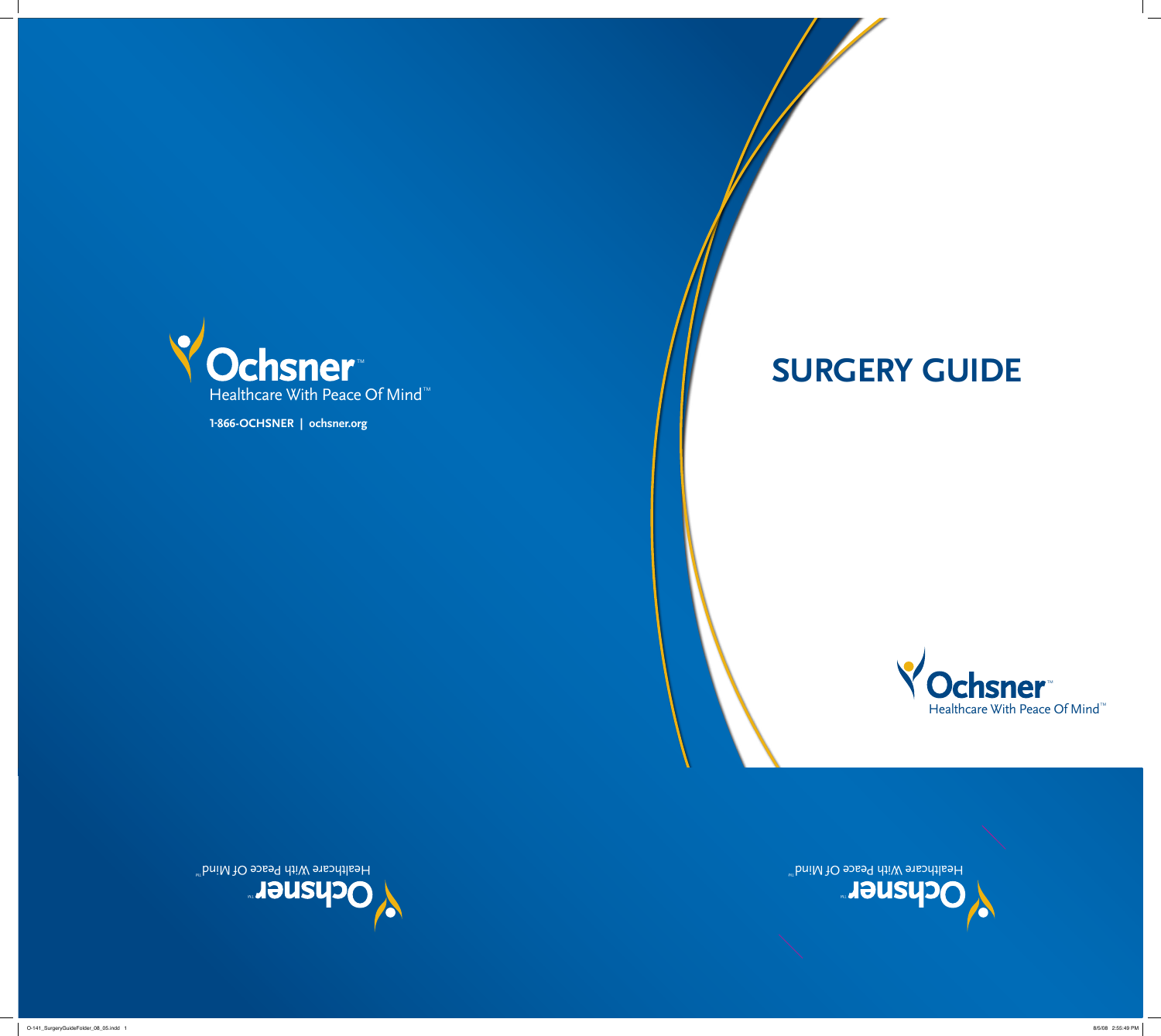# **Ochsner Surgery**

Your physician is the main source of information and advice for your medical care before and after your surgical procedure. The information and guidelines contained in this booklet should not be used as a substitute for the medical care and guidance provided by your physician and healthcare team.

Since many departments within Ochsner will be calling you prior to your procedure, it is important for us to have all phone numbers where you may be contacted correctly entered into our computer systems. Please validate this information with your physician's office when you check in for your appointment.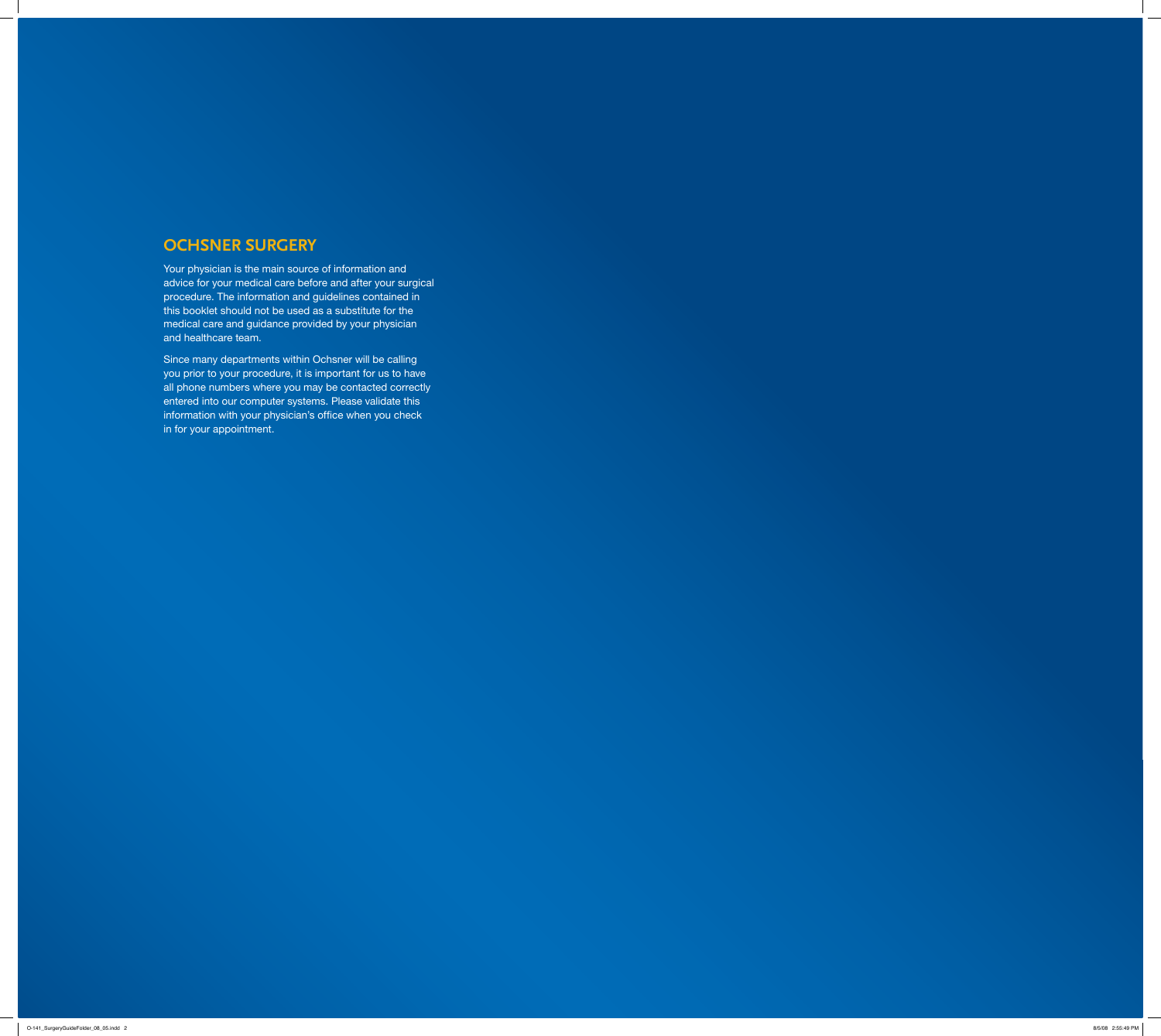## A Checklist for Pediatrics

Your child has been scheduled for surgery on: Day: \_\_\_\_\_\_\_\_\_\_\_\_\_\_\_\_ Date: \_\_\_\_\_\_\_\_\_\_\_\_\_

#### **Arrival Time:**

(If you have not received your arrival time, please call 504-842-2580 or 866-727-1910 after noon on the day prior to your surgery. Please call on Friday if your surgery is on Monday.)

You should report to:

- $\Box$ **The Merrill Hines Surgery Center**, located on the River Road side of the first floor of the Ochsner Medical Center. The phone number is 504-842-9300.
- $\Box$ **The Second Floor Surgery Center**, located on the Jefferson Highway side of the second floor of the Ochsner Medical Center. The phone number is 504-842-3033.

You will be called by the Pre-Op Center the day prior to your surgery (on Friday if your surgery is on Monday) with the time you will need to arrive the day of your surgery. If you have not been contacted 24 hours before your surgery date, please call the Surgery Department at 504-842- 2580 or 866-727-1910.

Please notify your surgeon's office if your child has developed a cold, cough or fever or if he or she has been exposed to a contagious disease such as chicken pox, measles, or mumps. If your child has any of these symptoms, elective surgery may be less safe and rescheduling is a possibility. If your child takes daily medications, ask the Pre-Op Center nurse to give you instructions on how to administer them on the day of surgery.

It is very important your child's hair and body are clean for surgery. Make sure to give your child a bath or shower with any soap labeled "antibacterial" on the night before surgery. **For certain surgeries, your surgeon will instruct you to use a special soap.** DO NOT let your child brush their teeth the morning of surgery.

Guidelines for eating and drinking before surgery vary with age. It is important that you follow these directions carefully to prepare your child. If your child eats after the indicated time, **the surgery may be canceled.**

#### $\Box$ **NOTHING TO EAT OR DRINK AFTER MIDNIGHT**

#### Newborns Through 12 Months

- $\Box$  Do not give your child any solid food for 8 HOURS before the time of surgery. This includes cereal mixed with formula.
- $\Box$ The last bottle of formula should be finished 6 HOURS before the time of surgery.
- $\Box$ Plan the last breast-feeding so that it is finished 4 HOURS before the time of surgery.
- $\Box$  Your child may have clear liquids up to 2 HOURS before the surgery. This includes infant electrolyte solution, such as Pedialyte, apple juice and water.

## **DO NOT GIVE ANY RED DRINKS, JUICES OR JUICES WITH PULP. DO NOT GIVE YOUR CHILD ANYTHING TO DRINK FOR 2 HOURS BEFORE SURGERY.**

O CH S N E R S U R G E R Y G U I D E

1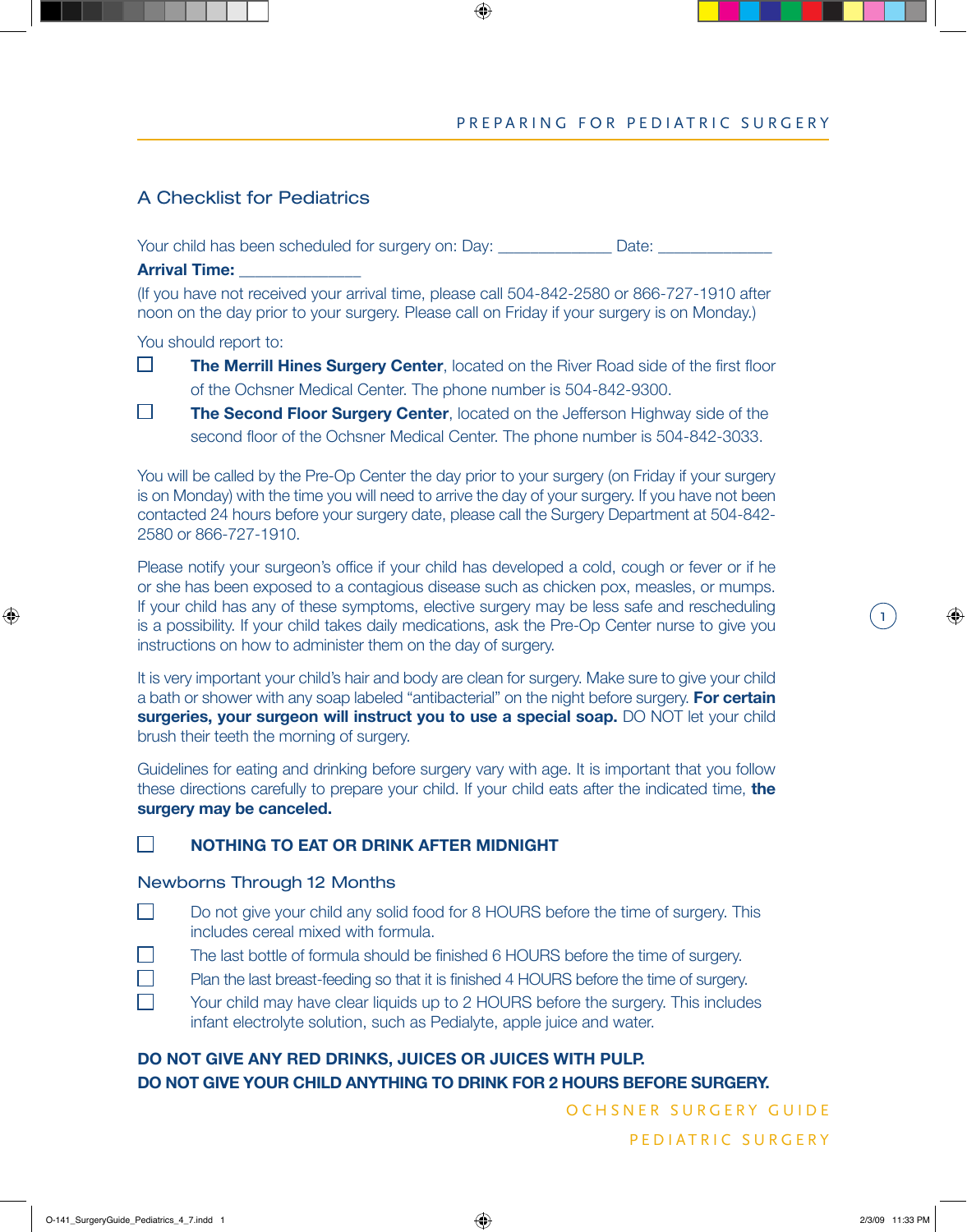#### 12 Months Through 12 Years

- $\Box$  Do not give your child any solid food for 8 HOURS before the time of surgery. Also, do not give chewing gum, candy, milk, orange juice or carbonated drinks including soft drinks, soda or tonic.
- Your child may have clear liquids up to 2 HOURS before surgery. Clear liquids include apple juice, water, infant electrolyte solution (such as Pedialyte), Jello, Koolaid or Gatorade.

#### **DO NOT GIVE ANY RED DRINKS, JUICES OR JELLO, OR JUICES WITH PULP.**

#### **DO NOT GIVE YOUR CHILD ANYTHING TO DRINK FOR 2 HOURS BEFORE SURGERY.**

#### 12 Years And Older

- Do not give your child any solid food AFTER MIDNIGHT on the night before the surgery. For example, if your child's surgery is scheduled for Monday, April 10, he or she must not eat solid food after 12 midnight on the night of Sunday, April 9.
- $\Box$  Do not give your child chewing gum, candy, milk, orange juice or carbonated drinks including soft drinks, soda or tonic.
- Your child may have clear liquids up to 2 HOURS before surgery. Clear liquids include apple juice, water, Jello, Koolaid or Gatorade.

#### **DO NOT GIVE ANY RED DRINKS, JUICES OR JELLO, OR JUICES WITH PULP.**

#### **DO NOT GIVE YOUR CHILD ANYTHING TO DRINK FOR 2 HOURS BEFORE SURGERY.**

#### What To Bring With You

- $\Box$ Robe/slippers
- $\Box$ Favorite toy or blanket
- $\Box$ Extra clothing
- $\Box$ Underwear/diapers
- $\Box$ Special nipples, cups, bottles and/or pacifiers
- $\mathbf{L}$ Insurance information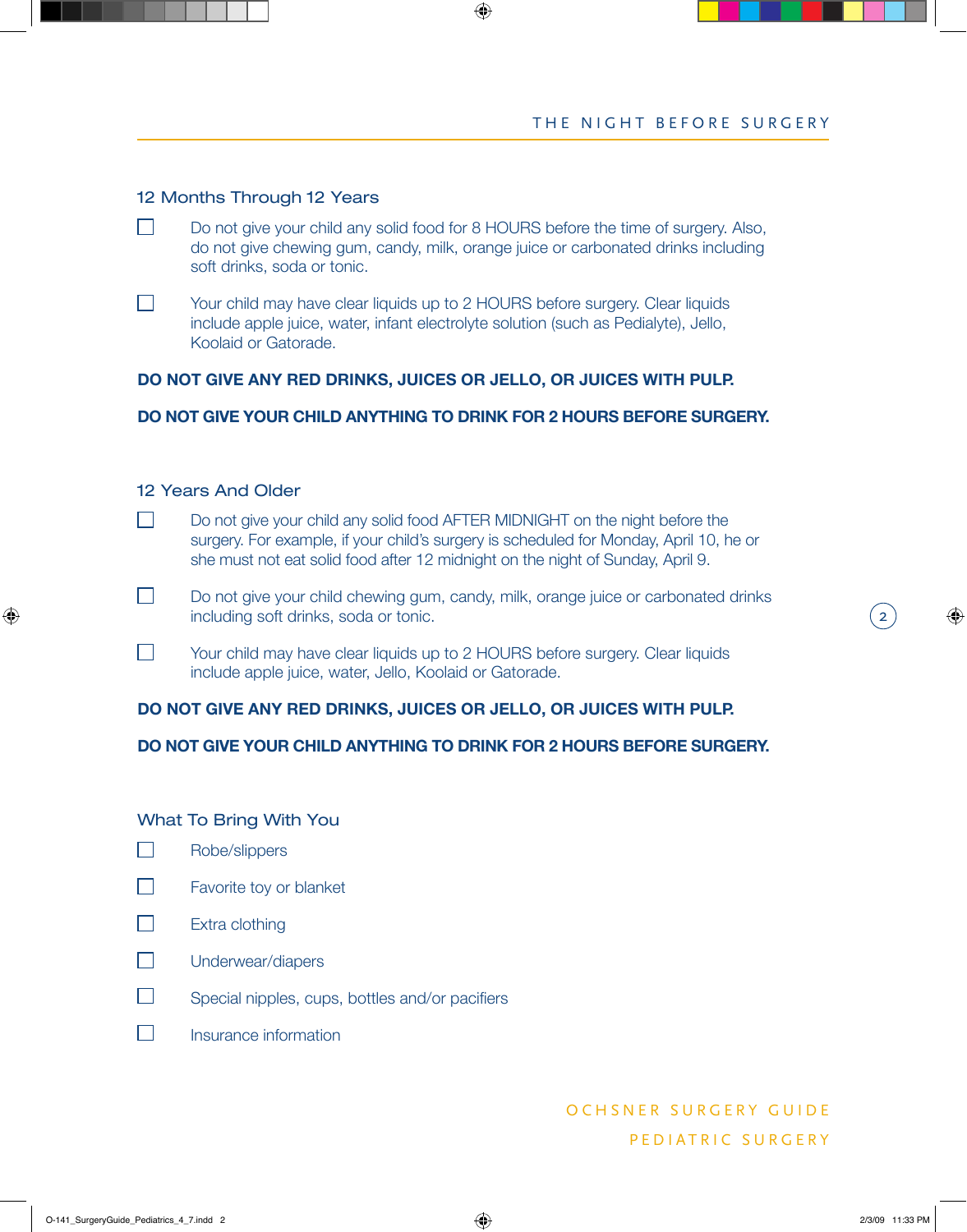3

#### **PEDIATRIC ICU VISITING HOURS**

The PICU is located on the 4th floor of the hospital. The PICU nurse caring for your child will discuss visiting with you at the time of your first visit.

#### **CAFETERIAS**

#### **Southport Café**

First Floor Hospital Tower Open all week serving breakfast and lunch. Please check with the information desk for exact serving hours.

#### **Café Zucchini**

First Floor Atrium Tower Open Monday through Friday serving breakfast and lunch. Please check with the information desk for exact serving hours.

Free coffee and tea are available near the waiting areas for the Merrill Hines Surgery Center and the Second Floor Surgery Center.

In consideration of patients waiting for surgery and their families in the room, eating is not allowed in the waiting areas. However, soft drinks, water and coffee are permitted.

#### **GIFT SHOP**

The gift shop is located on the first floor of the Atrium Tower and is open from 8 a.m. to 6 p.m. Monday through Friday and 10 a.m. to 3 p.m. on Saturday. The gift shop is closed on Sunday. The phone number is 504-842-4438.

#### **OUTPATIENT PHARMACY**

The Ochsner Outpatient Pharmacy is located in the first floor of the Atrium Tower and is open from 9 a.m. to 5:30 p.m., Monday through Friday. The phone number is 504-842-3205.

Prescriptions that are given at discharge may be filled at the Ochsner Outpatient Pharmacy or at the pharmacy of your choice. If you plan to use the Ochsner Outpatient Pharmacy, we encourage you to be aware of the closing time and to have a family member or friend take your prescription to the pharmacy well in advance of your departure for home.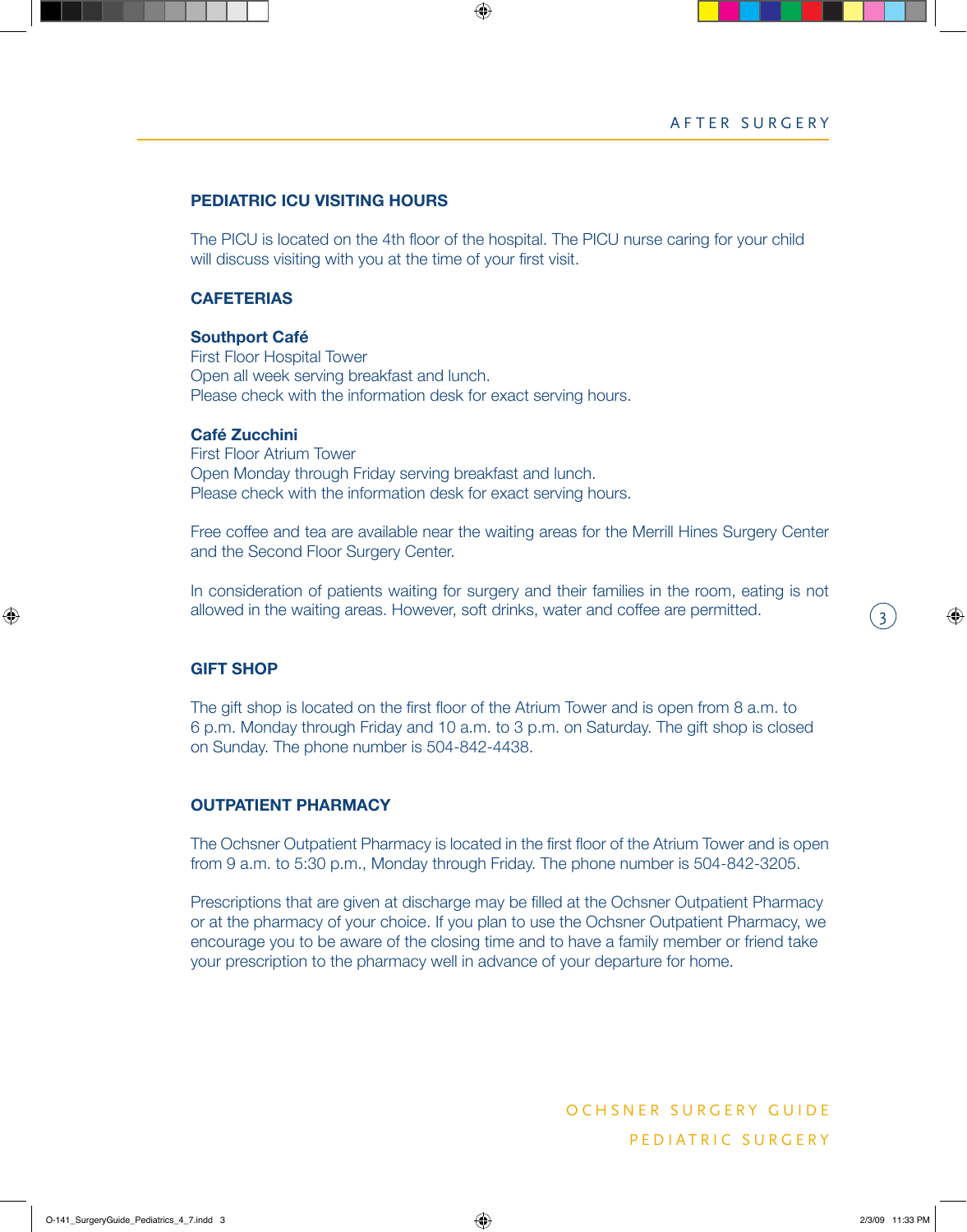4

#### **BLOOD BANK**

#### **First Floor Atrium Tower**

504-842-3375 8:30 a.m. – 5:30 p.m. – Monday through Thursday 8:30 a.m. – 3:30 p.m. – Fridays 10 a.m.  $-2$  p.m.  $-$  Saturdays

The full-service blood bank provides over 38,000 blood products for transfusion each year. If you need blood during your hospital stay, please consider asking your family and friends to replace the blood transfused. Blood replacement removes some of the cost of blood, but more importantly, it provides our patients with a safe and adequate blood supply and assures each of us that the blood will be readily available should the need arise. The blood bank staff will be happy to discuss replacement with you and make any necessary arrangement. Please do not hesitate to call or stop by the blood bank for additional information.

#### **HOTEL INFORMATION**

#### **Brent House Hotel**

The Brent House Hotel, located in Ochsner Medical Center, is a full-service hotel offering accommodations for patients' families. Amenities such as parking, room service, a restaurant, beauty shop, barber shop and gift shop are all part of making patients' families feel more comfortable while their loved one is in the hospital. To make a reservation, please call 800- 535-3986 or 504-842-4140.

#### **FREQUENTLY DIALED NUMBERS**

| Ochsner Medical Center on Jefferson Highway | 504-842-4000 or<br>1-866-OCHSNER |
|---------------------------------------------|----------------------------------|
| Admit/Authorization                         | 504-842-3297                     |
| <b>Pre-Operative Center</b>                 | 504-842-4526                     |
| Second Floor Surgery Center                 | 504-842-3033                     |
| Merrill Hines Surgery Center, First Floor   | 504-842-9300                     |
| <b>Information Desk</b>                     | 504-842-3380                     |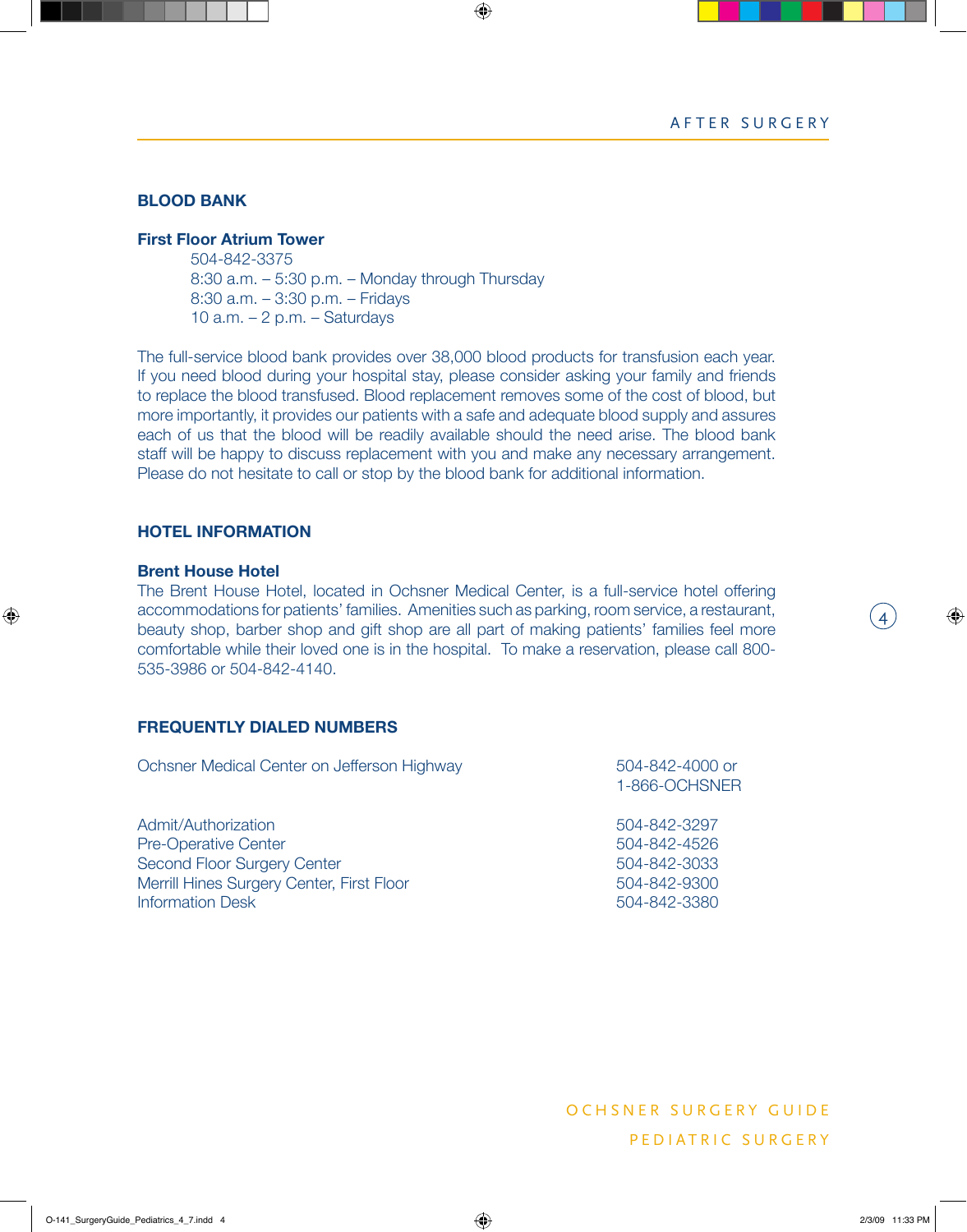$(5)$ 



Merrill Hines Surgery Center • 504-842-9300 1514 Jefferson Highway • New Orleans, LA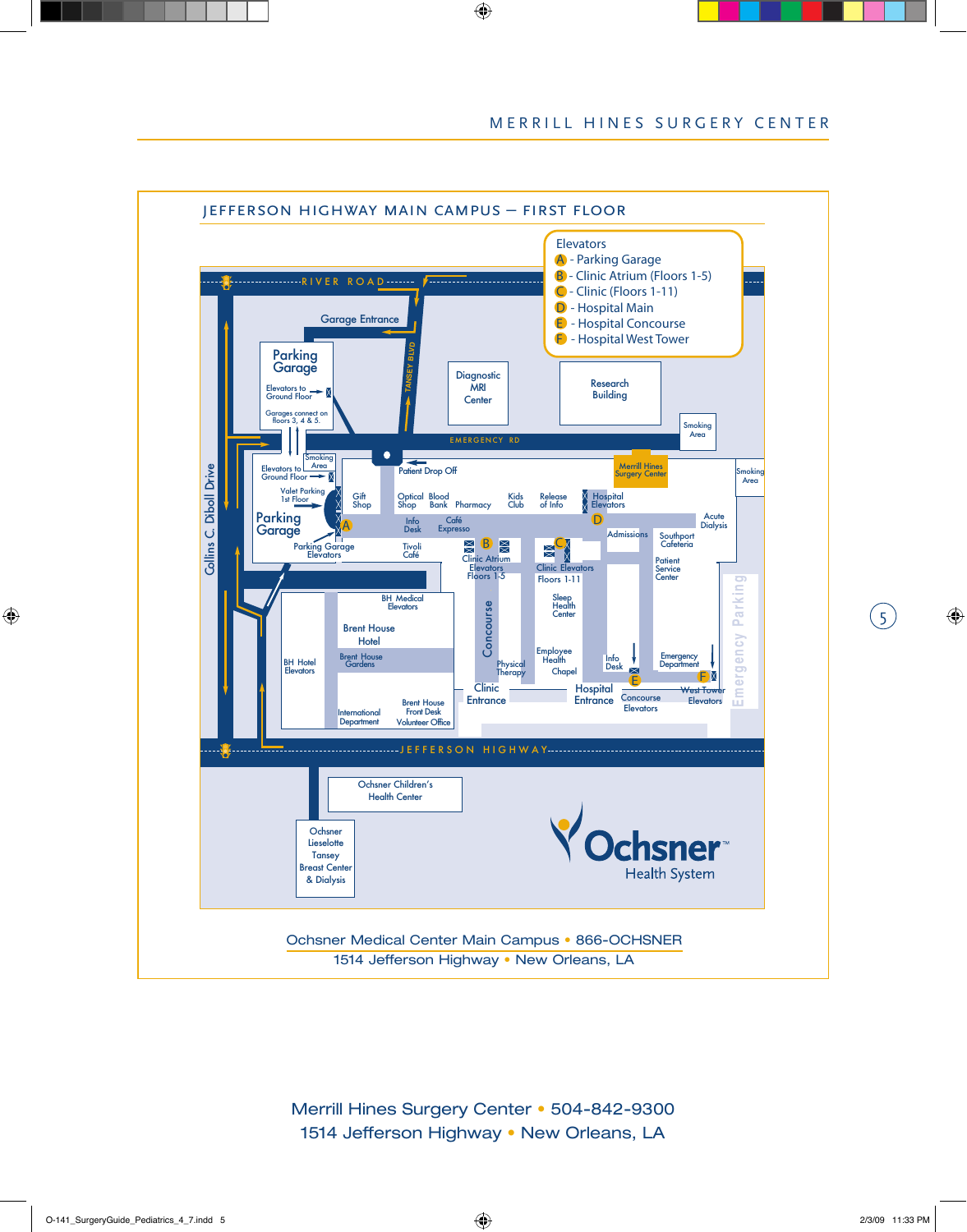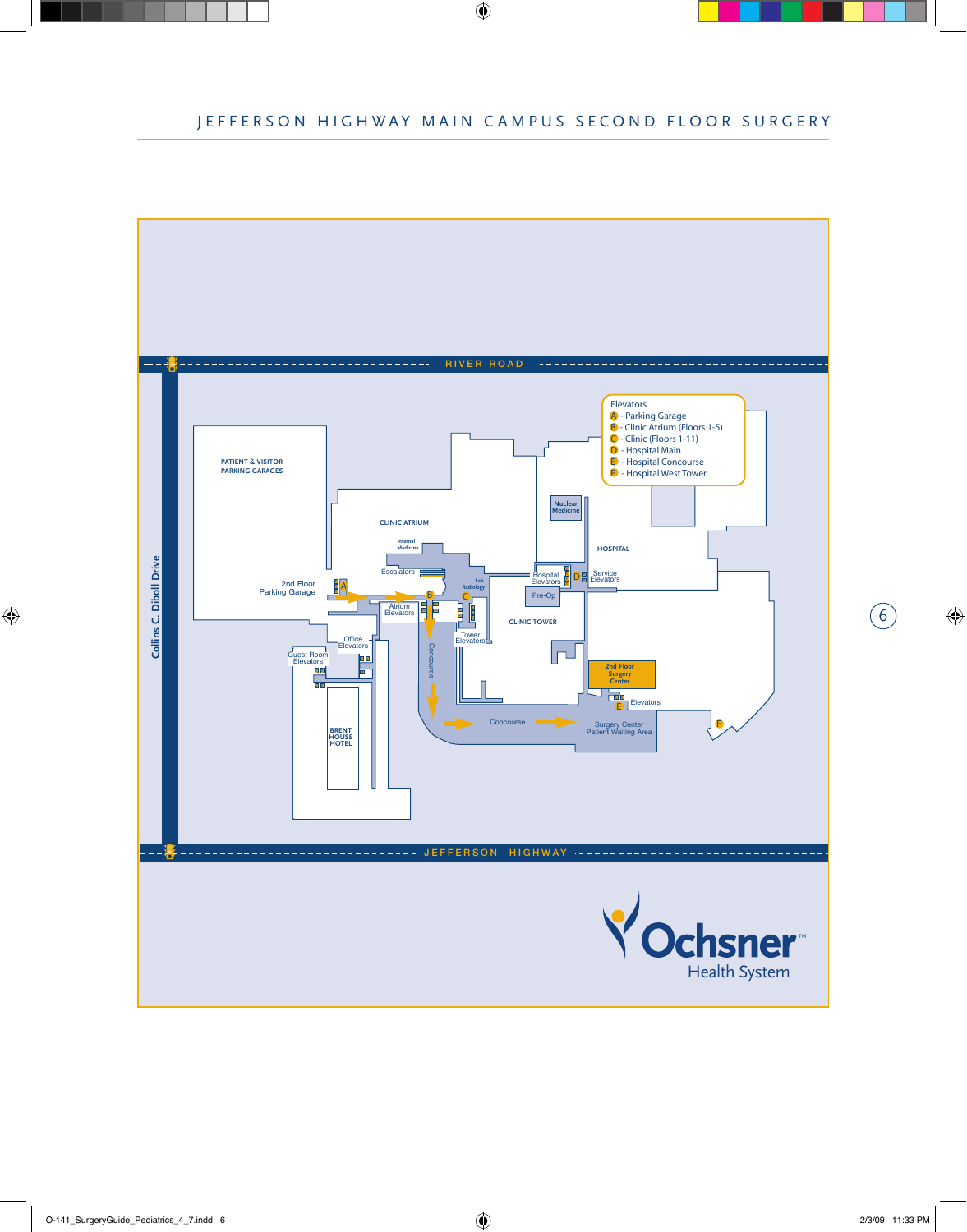$\overline{1}$ 

Dear Patient,

Welcome to Ochsner Health System. Thank you for choosing us for your surgical healthcare needs.

Before, during, and after your surgery, you will be cared for by some of the most skilled and experienced medical professionals. Our surgeons, anesthesiologists, nurses, specialists, social workers and other healthcare professionals work with you and your family to ensure a safe, smooth and comfortable surgery and recovery.

This guide was developed to provide you with peace of mind about your upcoming surgery. Please read this guide carefully as the instructions will help you move smoothly through each phase of your surgery and recovery. If you have any questions or concerns not addressed here, please refer to the information in the pocket of this guide for the number to your facility's Pre-Op Center. You may also contact your surgeon's office.

Rest assured, you have a wealth of resources, a tradition of caring and *healthcare with peace of mind* at Ochsner.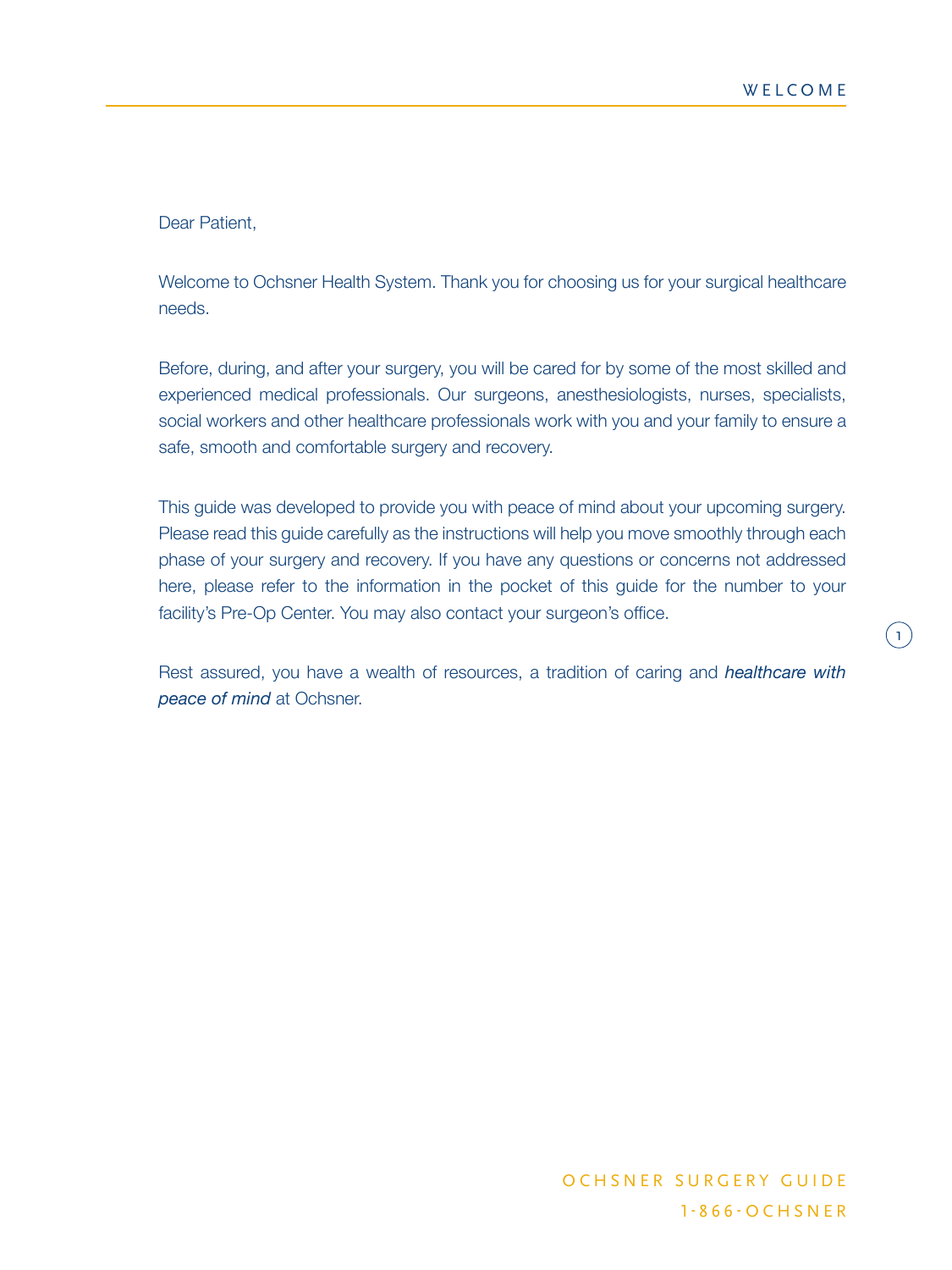$\odot$ 

| Before, During and After Your Surgery<br>Smoking<br><b>Medications</b><br><b>Patients with Diabetes</b><br>Patients with Asthma<br>Nail Polish, etc.<br>Clothing<br><b>Valuables</b><br><b>Hearing Aids</b><br><b>Dentures</b><br><b>Glasses/Contact Lenses</b><br>Hair<br><b>Wigs and Hairpieces</b><br>Makeup and Perfume<br>Creams, Lotions, Deodorants<br>In Case of Illness |        |
|----------------------------------------------------------------------------------------------------------------------------------------------------------------------------------------------------------------------------------------------------------------------------------------------------------------------------------------------------------------------------------|--------|
| Pain Control<br><b>Pain Control Options</b><br><b>Pain Control Methods</b><br>Pain Treatment Benefits and Risks<br><b>Pain Relief Medications</b><br>Methods Used to Give Pain Relief Medications                                                                                                                                                                                |        |
|                                                                                                                                                                                                                                                                                                                                                                                  |        |
| Forms<br>Analyzing and Directors and the                                                                                                                                                                                                                                                                                                                                         | $\cap$ |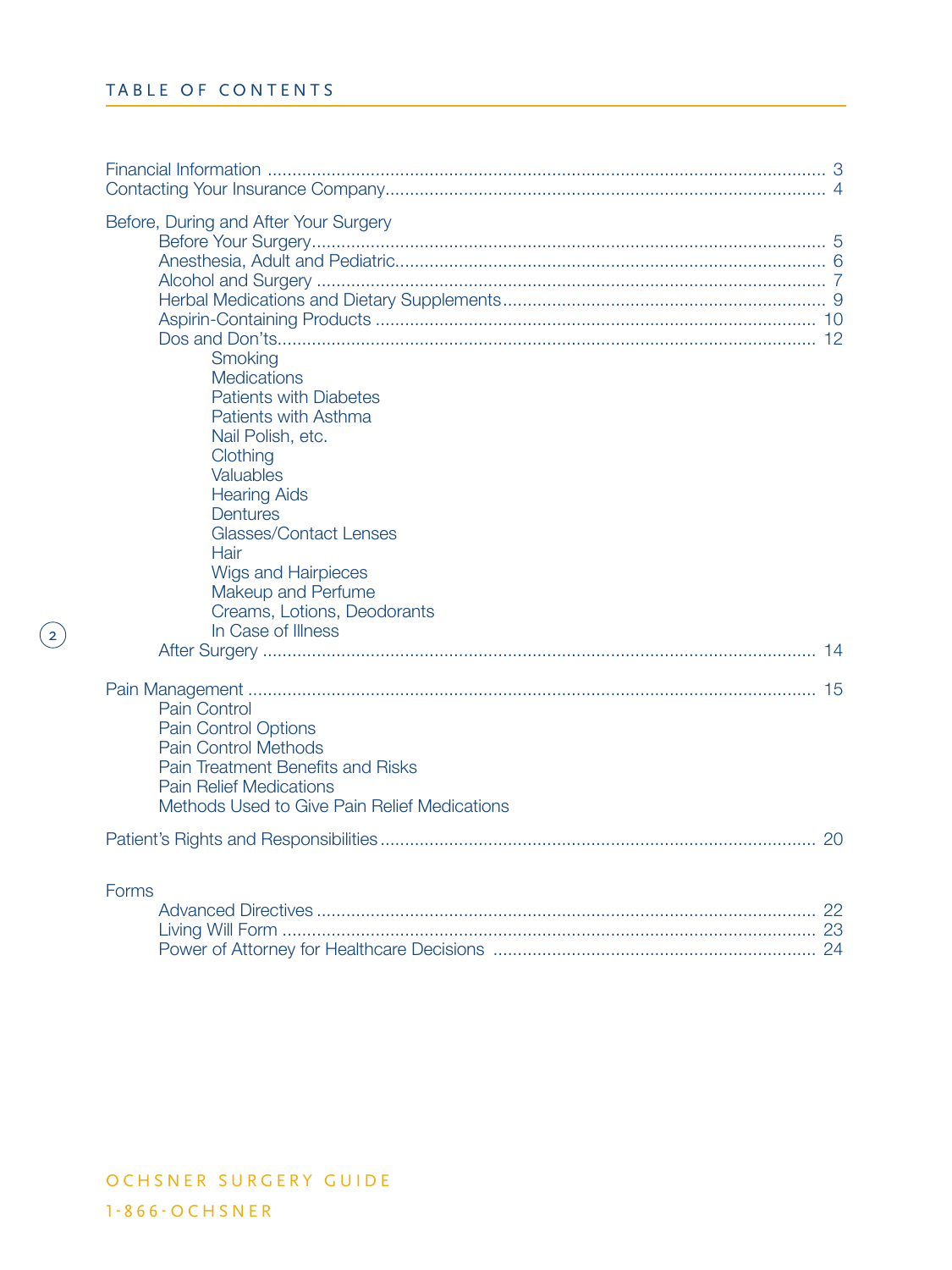$\left(3\right)$ 

At Ochsner, we realize the financial aspects of hospital services are often complicated and difficult to understand. But you should not worry, because Ochsner personnel will contact your insurance company for detailed information about your surgical coverage.

We want to make sure we meet your insurance company's billing requirements and, when needed, get their authorization for our services. Your insurance company will tell us what your "out-of-pocket" payment will be according to your policy. Your payment may include co-payments, deductibles, coinsurance, non-covered services or other insurance limitations. Please call the 1-800 number on the reverse side of your insurance card if you have additional questions about your coverage.

Ochsner financial counselors are available to assist you, whether you have insurance or not.

If your surgery is at Ochsner Medical Center in Jefferson, you can pay your out-of-pocket fee prior to surgery to the cashier on the first floor of the Clinic Tower.

If your surgery is scheduled at another Ochsner Health System facility, you can pay your outof-pocket fee at that location.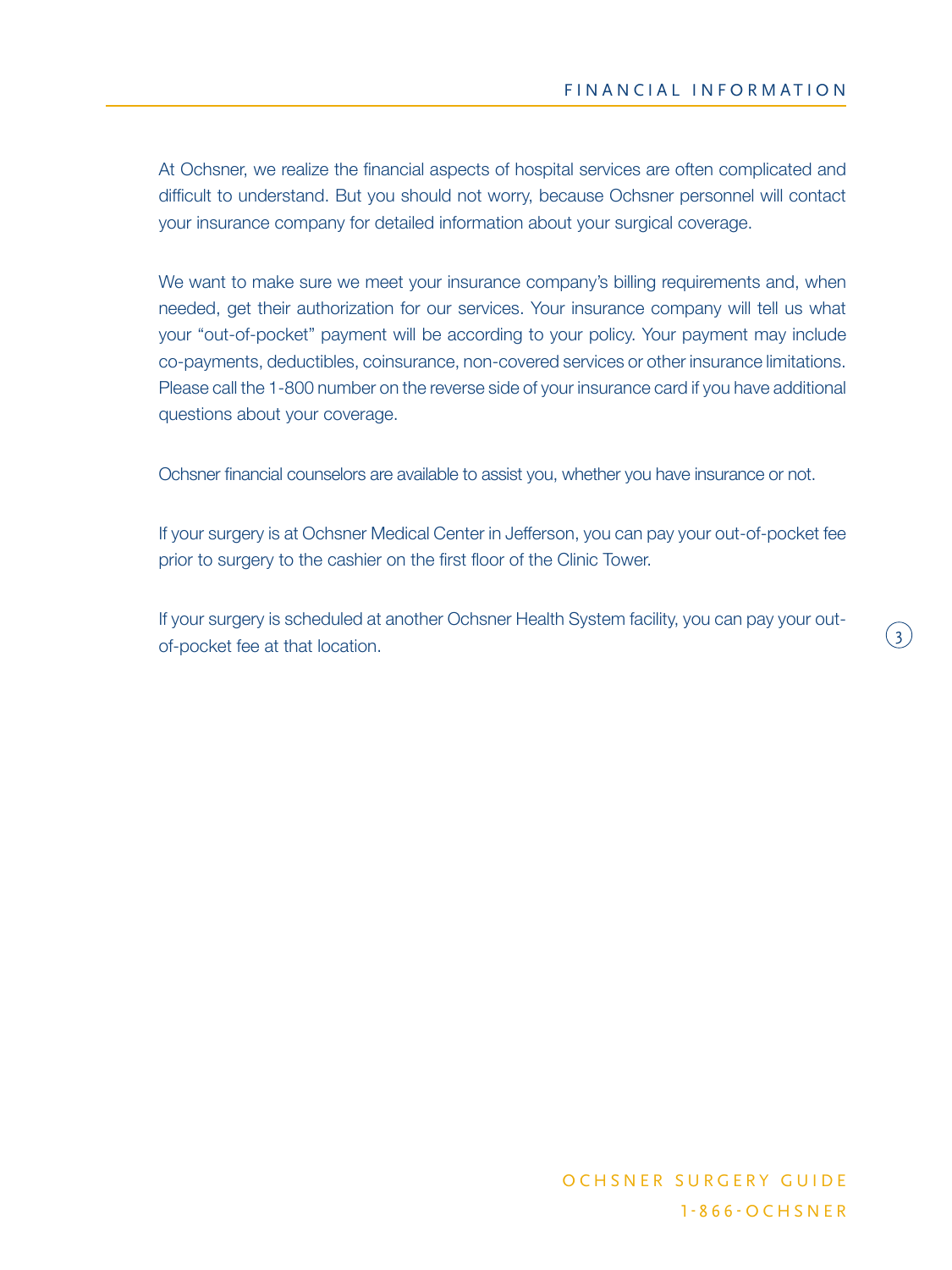## You may want to contact your insurance company to:

- Better understand your insurance policy(s) for the expected hospital services.
- Make sure the Ochsner Health System facilities and physicians caring for you are approved by your insurance company.
- Identify any out-of-pocket payments you will have to make.
- Know and be able to pay your "out-of-pocket" payment before services are provided.

# Ochsner Health System Admit/Authorization staff will get in touch with your insurance company to:

- Obtain insurance coverage and benefit information.
- Ask for authorization requirements and take the steps necessary to obtain authorization.
- Take steps necessary to get authorization for healthcare services.
- Determine your out-of-pocket payment.

You may receive a telephone call from an Ochsner representative prior to your admission to let you know the amount of your out-of-pocket payment.

If you have any questions, please call the Admit/Authorization Department at the number listed on the information sheet located in the pocket of this guide.

Thank you.

4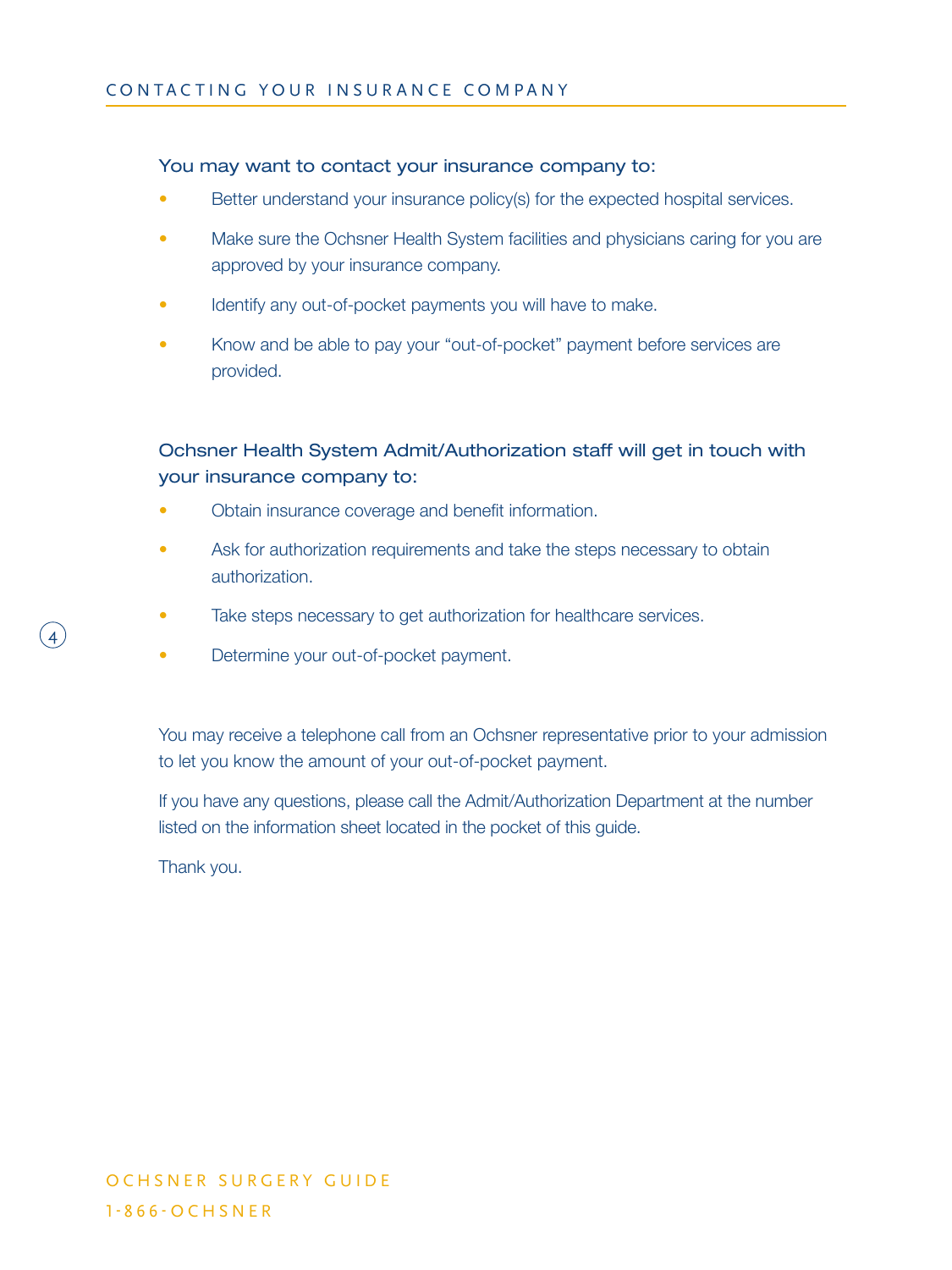$\binom{5}{ }$ 

When you need surgery, your physician determines whether your procedure can be done on an outpatient or inpatient basis, and which Ochsner Health System facility best meets your individualized needs. Whether you are an inpatient or outpatient, treated on the Main Campus or another Ochsner facility, you can be assured of the same world class healthcare in the Ochsner tradition of individualized care.

This guide is designed to answer the many questions you and your family have as you prepare for surgery. If you have any questions not answered in this guide, please feel free to ask your surgeon or any member of the Ochsner healthcare team.

## Before Your Surgery

Your physician and a member of the perioperative medical team will discuss your procedure and any pre-testing that must be completed prior to your surgery. Pre-testing may include such procedures as blood work, urinalysis, x-rays or electrocardiogram (EKG). Depending on your age, health status, and other recent tests, a medical consultation with your primary care physician, an internist or other specialist may be necessary to ensure that all aspects of your health have been evaluated.

If you have a primary care physician not associated with Ochsner, you may be asked to provide a note from your physician detailing your medical conditions and test results including a statement that your health conditions are optimized for your surgery. If this is necessary, please provide any lab tests, x-rays, heart study results or other tests related to your care.

For some patients, depending on the type of surgery, your medical condition and previous anesthetic history, an anesthesia consultation at the Pre-Operative Center may be scheduled for you to meet with an anesthesiologist. At this time, an anesthesia questionnaire and instructions for anesthesia and surgery will be reviewed, with an opportunity for you to ask questions about the anesthetic procedure and risks. You will be asked to sign an anesthesia consent form with the anesthesia physician.

When it is not necessary for you to see an anesthesiologist, a Pre-Operative Center Registered Nurse will contact you by phone or meet with you in person one to three days prior to your surgery to review your medical history and discuss pre-surgery instructions.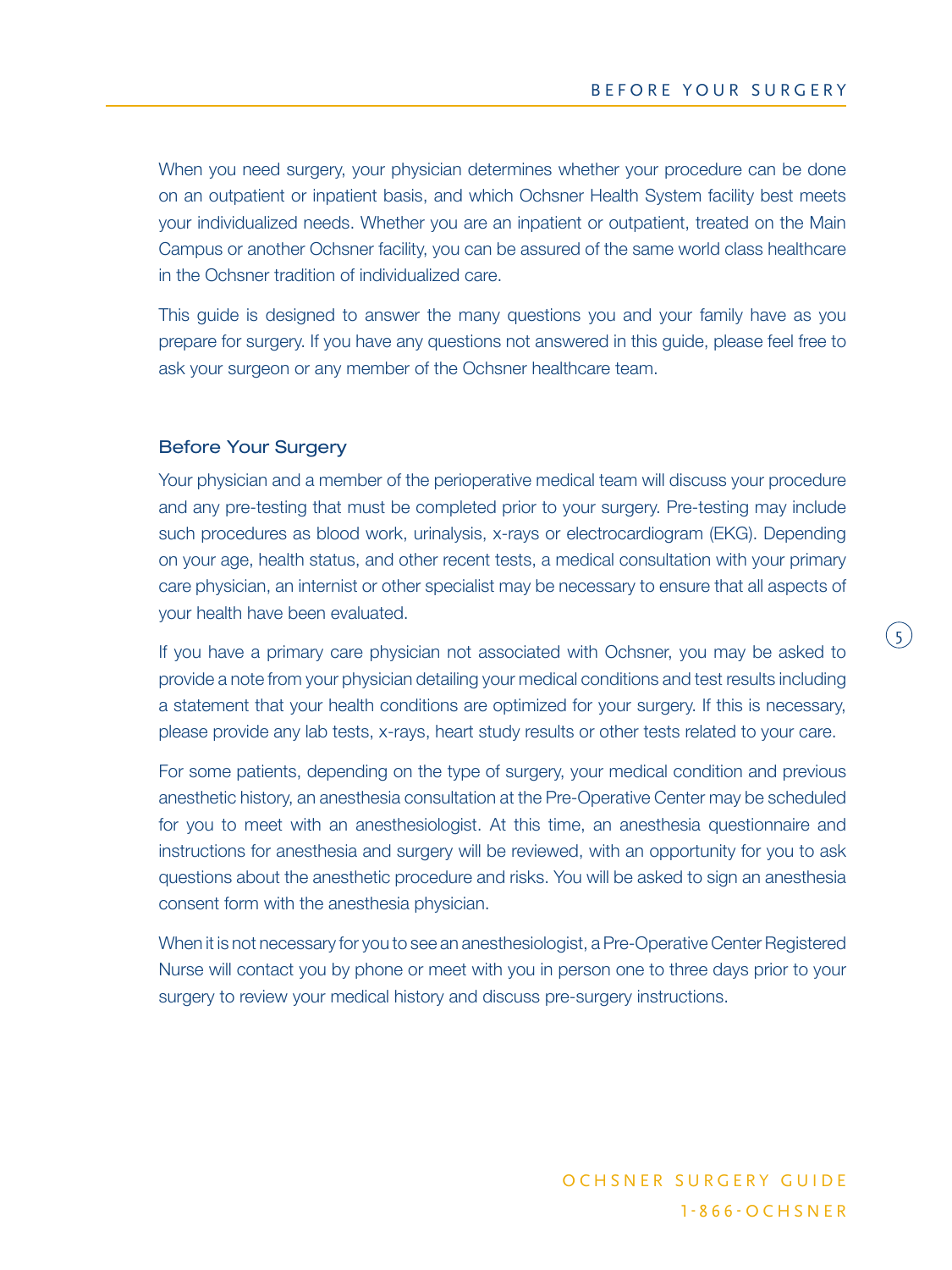The Pre-Operative Center prepares you for your hospital experience and helps you understand what to expect during your stay. You will have time to ask questions and discuss your concerns. You are the most important part of the healthcare team.

If you have not been contacted by the Pre-Operative Center one to three days prior to your surgery, please call the Pre-Operative Center at the number listed on the information sheet located in the pocket of this guide.

**It is important for Ochsner Health System to have your correct phone numbers. Please validate this information with your surgeon's office when the surgery is scheduled.**

## A D U L T A N D P E D I A T R I C A N E S T H E S I A

#### Anesthesia for Adults

6

Anesthesia provides relief and protection from pain and anxiety during your surgical procedure and is administered according to individualized need. If you have general anesthesia, you will also be rendered unaware (asleep). For most instances of regional anesthesia (e.g. spinal or epidural) or nerve blocks and local anesthesia, you will receive sedation that allows you to relax and drift off to sleep. At Ochsner, an anesthesia provider is at your side to monitor vital functions, such as heart rate and blood pressure, throughout your procedure.

If you are not scheduled for a Pre-Operative Center appointment and would like to speak with an anesthesiologist before the day of surgery, please call the Pre-Operative Center at the number listed on the information sheet located in the pocket of this guide.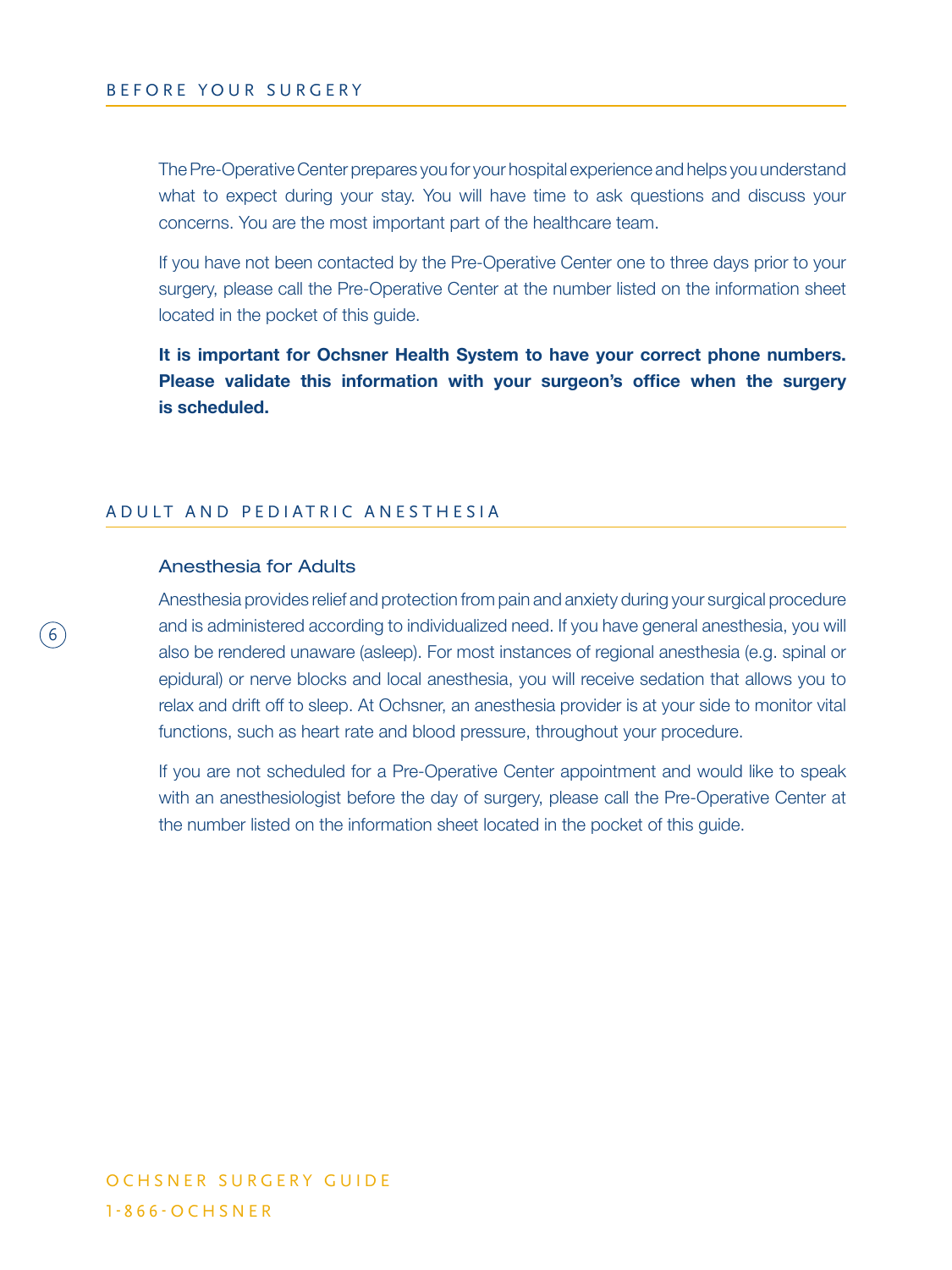#### Anesthesia for Children

Most children will receive general anesthesia. This means they will sleep during their procedure. Your child may breathe in anesthetic doses of sleep medicine through a cherry, strawberry, orange or bubble gum flavored mask. A few minutes prior to the beginning of anesthesia, your child may be given a flavored syrup to drink that contains a sedative. This medicine helps the child relax and even forget going into the operating room. It helps decrease the anxiety of separation from parents. You may stay with your child while he or she is prepared and until he or she goes into the operating room.

#### During Surgery

During the surgery, your child may receive an IV for intravenous fluids directly into his or her veins. The IV will most often be placed and started in the operating room after your child is asleep. These fluids not only provide hydration, but also allow intravenous medication for pain or nausea to be given more easily if your child needs them.

During your child's surgery, you may wait in the surgery waiting room. Your child's surgeon will meet you there to discuss the surgery once it is completed. Once your child begins to wake up, two family members are allowed to stay with your child in the post-operative area.

## Leaving the Hospital

Upon discharge, a registered nurse will give you detailed, written instructions outlining symptoms to report to the doctor, activities allowed, care of the incision, diet and pain management. You will also receive a number to call in an emergency and a date for a follow up visit with your child's doctor.

## ALCOHOL AND SURGERY

7

## Alcohol and Surgery

If you are scheduled for surgery, it is important to be honest with your healthcare providers about your alcohol use. Your recovery from anesthesia and surgery may not proceed as planned if your healthcare providers are not aware of your history of alcohol use. Be sure to tell your healthcare provider how many drinks you have per day or per week.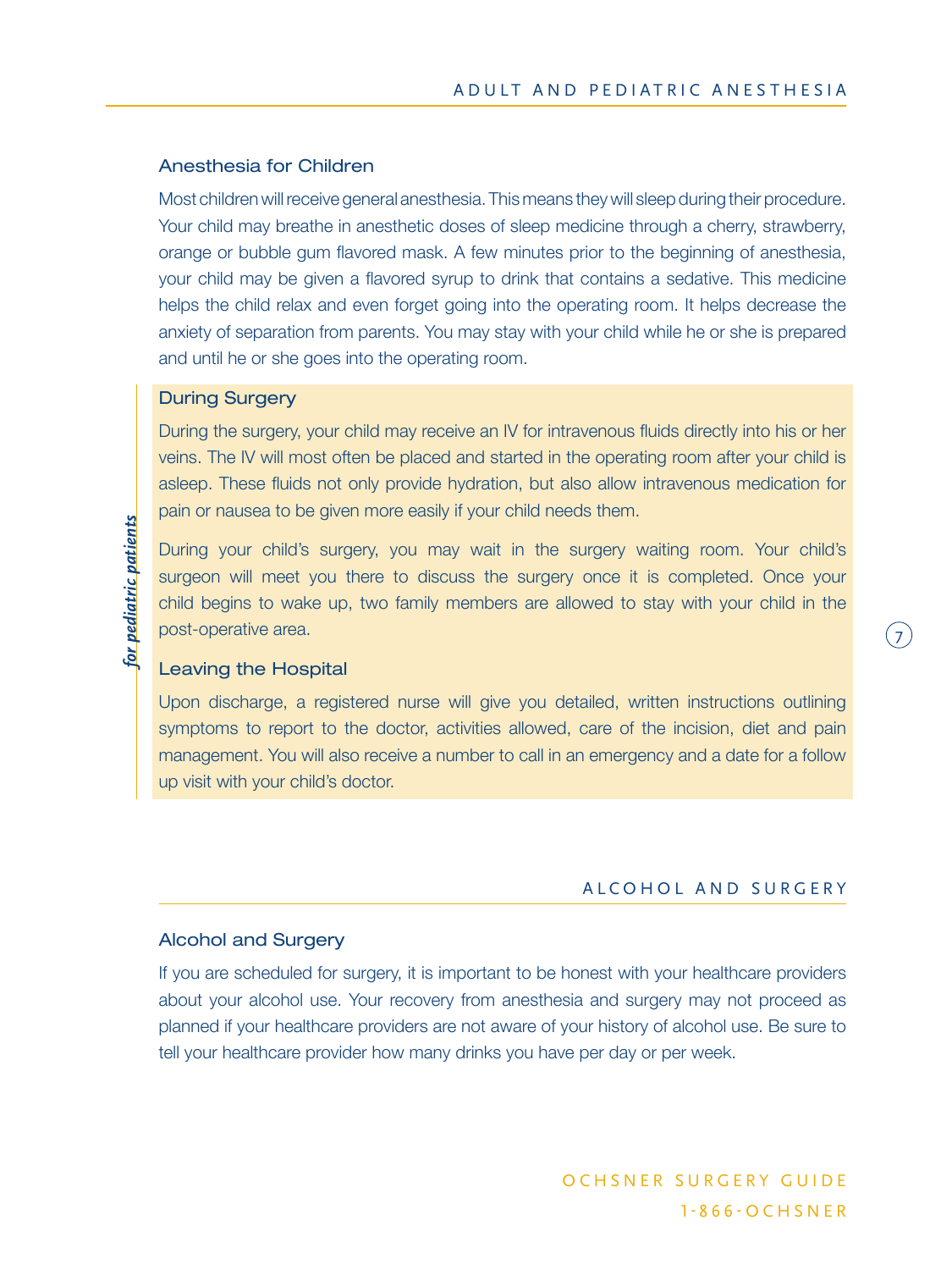Excessive alcohol use, defined as drinking more than three drinks per day, can affect the outcome of your surgery. Binge drinking (consuming large amounts of alcohol infrequently, such as on weekends) can also affect the outcome of your surgery.

#### Alcohol Effects on Surgery

If you drink more than three drinks a day, you could have a complication, called alcohol withdrawal, after surgery. Alcohol withdrawal is a set of symptoms that people have when they suddenly stop drinking, after using alcohol for a long period of time. During withdrawal, a person's central nervous system overreacts and causes symptoms such as mild shakiness, sweating, hallucinating and other more serious side effects.

Untreated alcohol withdrawal can cause potentially life-threatening complications after surgery, including tremors, seizures, hallucinations, delirium tremors, and even death. Untreated alcohol withdrawal often leads to a longer stay in the intensive care unit and a longer hospital stay. Chronic heavy drinking also can interfere with several organ systems and biochemical controls in the body, causing serious, even life-threatening complications.

#### Alcohol Withdrawal Treatment Before Surgery

Healthcare providers can offer alcohol withdrawal treatment to provide these outcomes:

- Decreased incidence of post-operative seizures and delirium tremors
- Decreased use of restraining devices

8

- Decreased incidence of patient falls
- Reduced use of potent sedative medications
- Decreased length of stay in the hospital
- Less time on the mechanical ventilator
- Lower incidence of organ failure and biochemical complications

Please contact your primary care physician if you would like to discuss this prior to surgery.

## Risk for Alcohol Withdrawal After Surgery

During your pre-surgical visit, you will be asked to answer a series of questions to assess your risk of alcohol withdrawal and other alcohol problems after surgery. Please respond to the questions as honestly as possible. Remember, any information provided is held in strict confidence. We are here to help you prepare and recover from your surgery as quickly and safely as possible.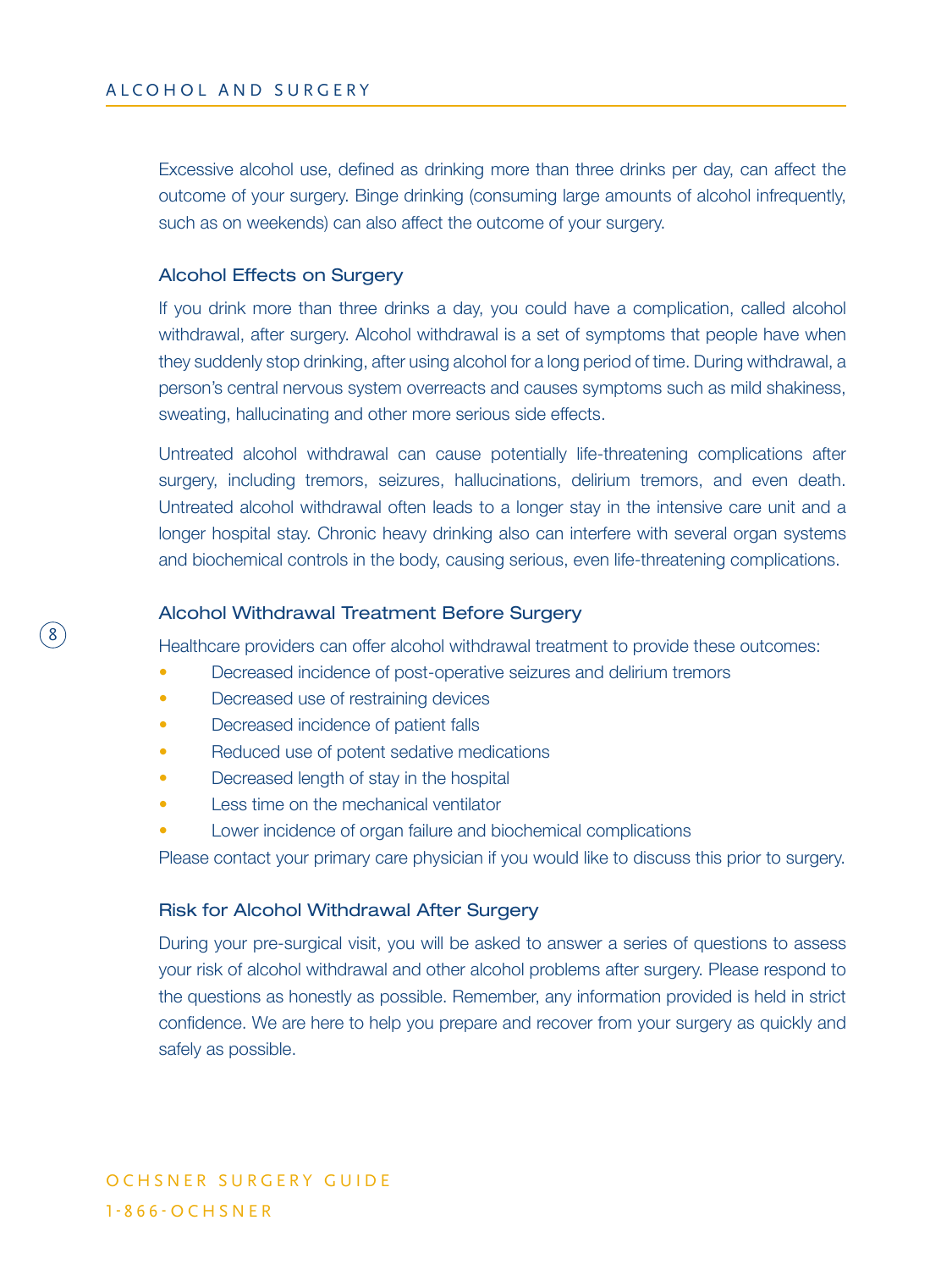# HERBAL PRODUCTS THAT MAY ALTER BLEEDING

- **Borage Seed Oil Ginko**
- 
- 
- 
- 
- **Ginger**
- 
- Bogbean Guarana (Zoom)
- **Capsicum Horse Chestnut**
- Feverfew Pau D'Arco (Taheebo, Trumpet Bush, Lapacho)
- Garlic **Garlic Sweet Clover**

## HERBAL PRODUCTS THAT INTERACT WITH COUMADIN OR ANTIPLATELET AGENTS

## *Italics* denotes an increase in INR

- 
- 
- Arnica Flower Fenugreek Parsley
- 
- 
- Chamomile • Ginseng • Red Clover
- Coenzyme Q Green Tea Rue
- 
- 
- 
- Anise *Don Quai Papaya*
	-
	-
	-
	-
	-
	-
	- *Devil's Claw* Licorice Root Tamarind
- Angelica Root *Cinchona Bark* Lovage Bark
	-
	-
- Asafoetida Garlic Passionflower Herb
- Celery Ginko Quassia
	-
	-
- *Danshen* Horse Chestnut St. John's Wort
	-

## OTHER AGENTS THAT MAY ALTER BLEEDING TIMES

- **Chinese Patent Medications Miracle Herb** 
	-
- 
- Tung Sheuh Chuifong Toukuwan

Parcetamol, indomethacin, hydrochlorothiazide and prednisolone; non-steroidal, anti-inflammatory drugs and benzodiazepines have been found in many Chinese patent medicines sold outside Asia.

#### • Vitamin E

\* There are conflicting reports on dosages which may lead to bleeding in Vitamin K deficient patients on Warfain. Dosages as low as 400IU/day to 1200IU/day have been reported to cause bleeding.

• Fish Oil (Omega-3 fatty acids) • Gamma Linolenic Acid (GLA)

**Caution:** Information provided is largely based on case reports. This list is intended as a guide to potential problems and may not be all inclusive. Patients should be asked about their medication history and should be asked specifically about herbal products. Any adverse event should be reported to MedWatch.

**References:** Natural Products that could act as blood modifiers. *Pharmacist's Letter*, Winter 2000 Fung BermanA. Herb-drug interactions. *Lancet 2000;355:134-38.* Herbal Medicine, *Pharmacist's Letter*, Document #130901. HeckA, DewittB, LukesA, Potential interactions between alternative therapies and warfarin. ASHP 2000;57:1221-27. Drug Interactions with St. John's Wort, *the Medical Letter*, 2000;42:56

- $\left( 9\right)$
- 
-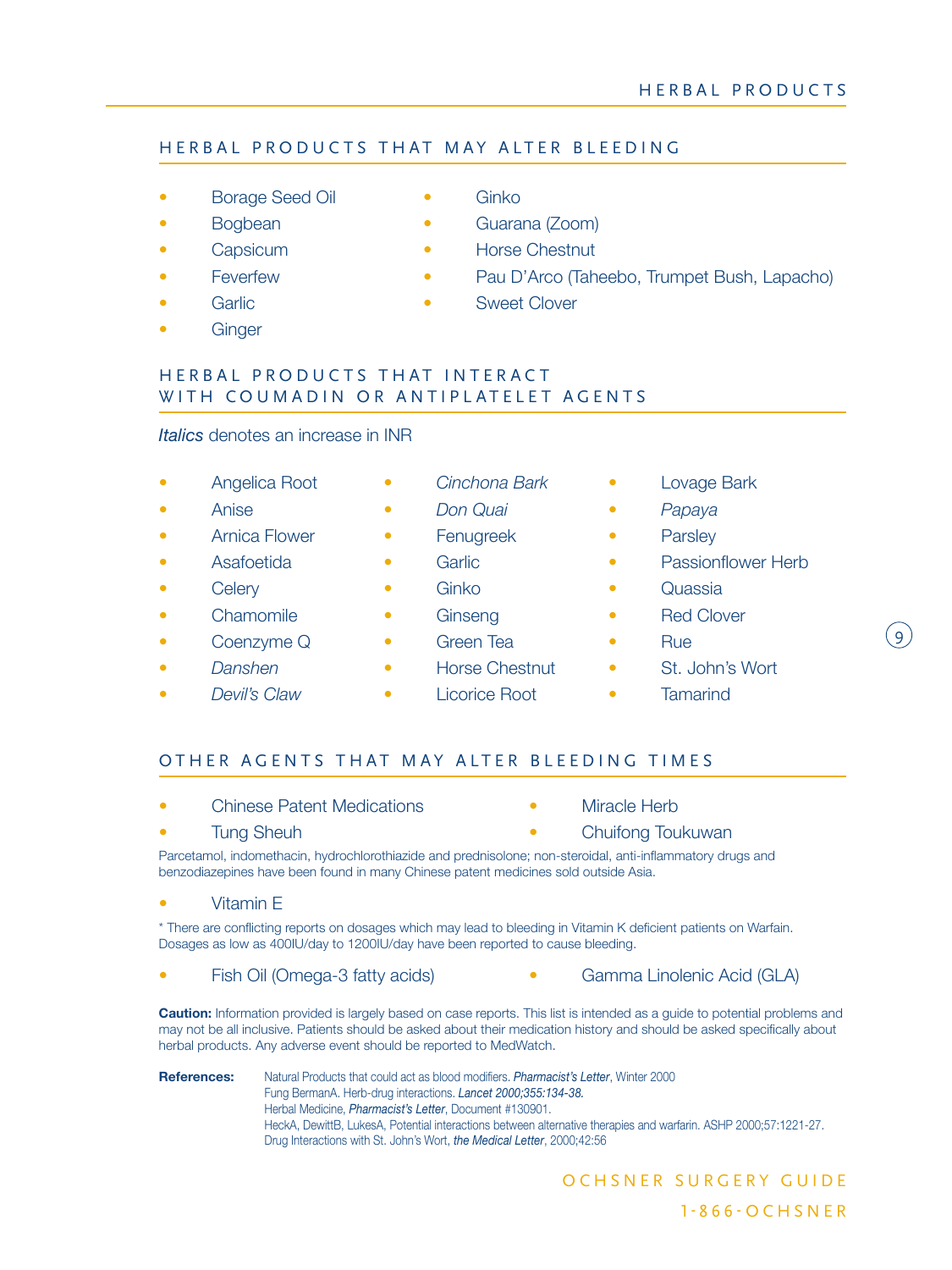A handy guide to use when your doctor tells you to avoid aspirin, aspirin-containing compounds, salicylates and/or salicylamides.

**Important Note:** Not a complete list. Other products may contain aspirin, salicylates and/or salicylamides. Occasionally products may be reformulated to add or remove aspirin, salicylates and/or salicylamides. Always ask your doctor or pharmacist before taking any medication.

#### **NON-PRESCRIPTION PRODUCTS CONTAINING ASPIRIN, SILICYATES AND/OR SALICYLAMIDES**

| Product                                    | Manufacturer              | Product                                                      | Manufacturer                                   |
|--------------------------------------------|---------------------------|--------------------------------------------------------------|------------------------------------------------|
| Alka- Seltzer Effervescent Tablets         | <b>Miles Laboratories</b> | <b>Dasin Capsules</b>                                        | <b>Beechum Labs</b>                            |
| Alka-Seltzer Plus Cold Medicine Tablets    | <b>Miles Laboratories</b> | Doan's Pills                                                 | <b>Jeffery Martin</b>                          |
| Anacin Tablets and Capsules, Max. Strength | Whitehall                 | <b>Duoprin Capsules</b>                                      | Dunhall                                        |
| <b>Anodynos Tablets</b>                    | <b>Buffington</b>         | Duoprin-S Syrup                                              | Dunhall                                        |
|                                            |                           | <b>Duradyne Tablets</b>                                      | O'Neal, Jones & Feldman                        |
| <b>Arthralgen Tablets</b>                  | Robins                    | <b>Ecotrin Tablets</b>                                       | <b>Smith Kline</b>                             |
| Arthritis Pain Formula Tablets             | Whitehall                 | <b>Emagrin Tablets</b>                                       | <b>Otis Clapp</b>                              |
| Arthritis Strength Bufferin Tablets        | <b>Bristol-Meyers</b>     | <b>Empirin Tablets</b>                                       | <b>Burroughs Wellcome</b>                      |
| Arthropan Liquid                           | Purdue-Frederick          | <b>Excedrin Tablets &amp; Capsules</b><br>4-Way Cold Tablets | <b>Bristol-Meyers</b><br><b>Bristol-Meyers</b> |
| A.S.A. Tablets                             | Lilly                     | Maximum Bayer Aspirin                                        | Glenbrook                                      |
| A.S.A. Enseals                             | Lilly                     | <b>Measurin Tablets</b>                                      | <b>Breon</b>                                   |
| <b>Ascriptin Tablets</b>                   | Rorer                     | <b>Midol Caplets</b>                                         | Glenbrook                                      |
| <b>Ascriptin A/D Tablets</b>               | Rorer                     | Mobigesic Tablets                                            | <b>B.F. Asher</b>                              |
| Ascriptin Extra Strength Tablets           | Rorer                     | <b>Momentum Tablets</b>                                      | Whitehall                                      |
| <b>Asperbuf Tablets</b>                    | <b>Bowman</b>             | Neocylate Tablets                                            | <b>Central Pharmaca</b>                        |
| Aspergum (chewing gum)                     | Plough                    | Pabalate                                                     | <b>Robins</b>                                  |
|                                            | Glenbrook                 | Pepto-Bismol Tablets and Suspension                          | Norwich                                        |
| <b>Bayer Aspirin Tablets</b>               |                           | <b>Persistin Tablets</b>                                     | <b>Fisons</b>                                  |
| Bayer Childrens' Aspirin Tablets           | Glenbrook                 | <b>S-A-C Tablets</b>                                         | Lannett                                        |
| Bayer Childrens' Cold Tablets              | Glenbrook                 | St. Joseph Aspirin for Children                              | Plough                                         |
| Bayer Timed-Released Aspirin Tablets       | Glenbrook                 | St. Joseph Cold Tablets for Children                         | Plough                                         |
| <b>BC Tablet and Powder</b>                | <b>Block</b>              | <b>Saleto Tablets</b>                                        | Mallard                                        |
| <b>Buffaprin Tablets</b>                   | <b>Buffington</b>         | <b>Salocol Tablets</b>                                       | Mallard                                        |
| <b>Bufferin Tablets</b>                    | <b>Bristol-Meyers</b>     | <b>Stanback Powder</b>                                       | <b>Stanback</b>                                |
| <b>Bufferin Arthritis Strength Tablets</b> | <b>Bristol-Meyers</b>     | <b>Supac</b><br><b>Synalgos Capsules</b>                     | <b>Mission</b><br><b>Ives</b>                  |
| <b>Bufferin Extra Strength Tablets</b>     | <b>Bristol-Meyers</b>     | <b>Trigesic</b>                                              | Squibb                                         |
| <b>Buffets II Tablets</b>                  | <b>Bowman</b>             | Uracel                                                       | Vortech                                        |
| <b>Buffinol Tablets</b>                    | <b>Otis Clapp</b>         | <b>Vanquish Caplets</b>                                      | Glenbrook                                      |
| <b>Buffinol Extra Tablets</b>              | <b>Otis Clapp</b>         | Verin                                                        | <b>Verex</b>                                   |
| <b>Buf-Tabs</b>                            | Halsey                    |                                                              |                                                |
| Cama Arthritis Pain Reliever               | <b>Dorsey</b>             |                                                              |                                                |
| <b>Cope Tablets</b>                        | Glenbrook                 |                                                              |                                                |
| <b>Cosprin Tablets</b>                     | Glenbrook                 |                                                              |                                                |
| CP-2 Tablets                               | Century                   |                                                              |                                                |

# O CH S N E R S U R G E R Y G U I D E 1 - 8 6 6 - O C H S N E R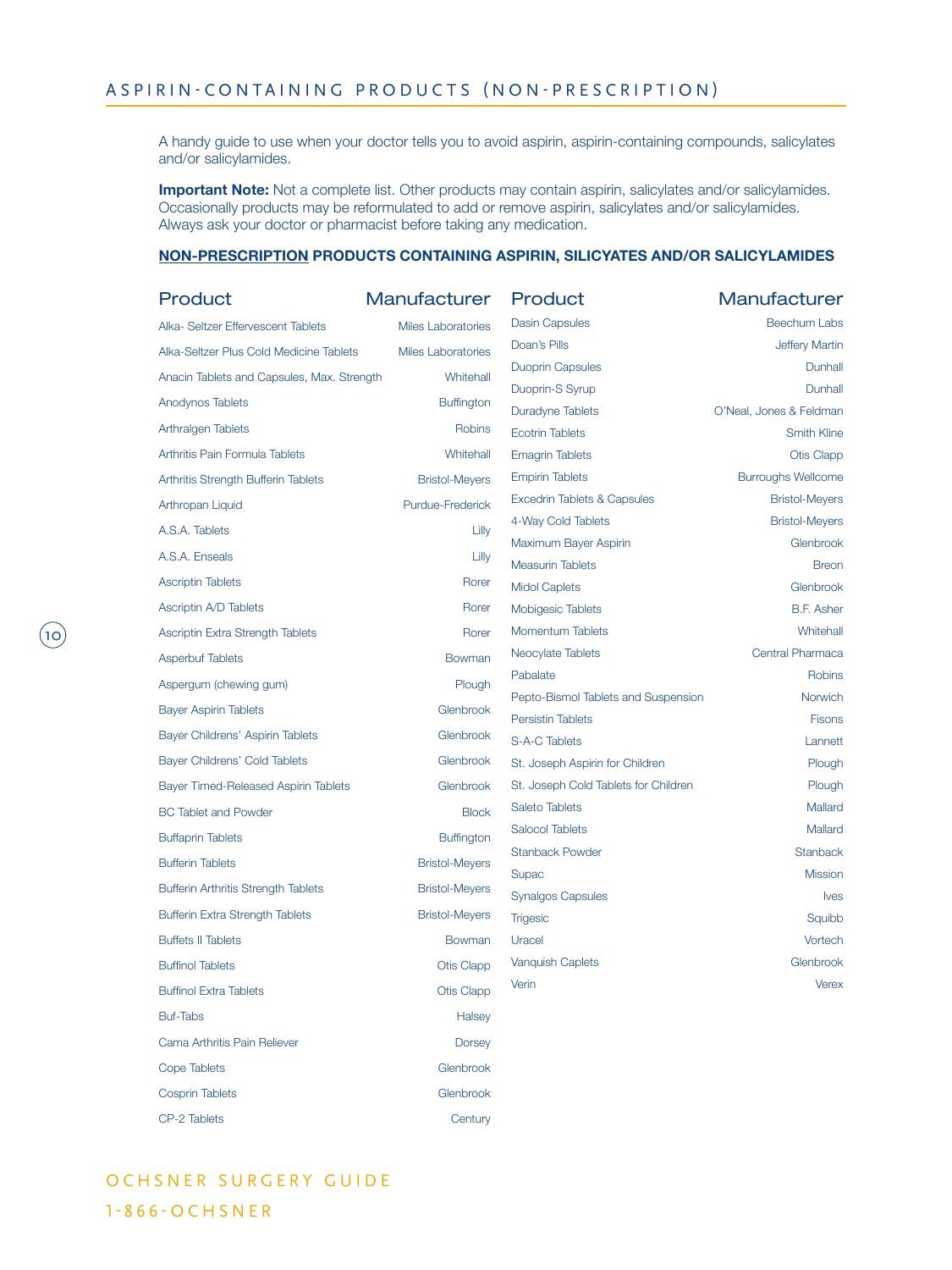A handy guide to use when your doctor tells you to avoid aspirin, aspirin-containing compounds, salicylates and/or salicylamides.

**Important Note:** Not a complete list. Other products may contain aspirin, salicylates and/or salicylamides. Occasionally products may be reformulated to add or remove aspirin, salicylates and/or salicylamides. Always ask your doctor or pharmacist before taking any medication.

#### **PRESCRIPTION PRODUCTS CONTAINING ASPIRIN, SILICYATES AND/OR SALICYLAMIDES**

| <b>Product</b>                           | Manufacturer                  | Product                             | Manufacturer                  |
|------------------------------------------|-------------------------------|-------------------------------------|-------------------------------|
| <b>Argesic Tablets</b>                   | Econo Med                     | <b>Florinal with Codeine</b>        | <b>Dorsey Pharmaceuticals</b> |
| <b>Ascriptin with Codeine Tablets</b>    | Rorer                         | <b>Lanorinal Tablets</b>            | Lannett                       |
| <b>Axotal Tablets</b>                    | Adria                         | <b>Magan Tablets</b>                | Adria                         |
| Buff-A-Comp Tablets and Capsules         | Mayrand                       | <b>Magsal Tablets</b>               | U.S. Chemical Mkt.            |
| Buff-A-Comp No. 3 Tablets (with Codeine) | Mayrand                       | <b>Marnal Capsules</b>              | Vortech                       |
| Bufferin with Codine No. 3 Tablets       | <b>Bristol</b>                | <b>Micrainin Tablets</b>            | Wallace                       |
| Darvon with a.S.A. Pulvules              | Lilly                         | <b>Mobidin Tablets</b>              | Ascher                        |
| Darvon Compound Pulvules                 | Lilly                         | Norgesic & Norgesic Forte Tablets   | Riker                         |
| Darvon Compound - 65                     | Lilly                         | Percodan & Percodan-Demi Tablets    | <b>DuPont</b>                 |
| Darvon-N with A.S.A.                     | Lilly                         | <b>Robaxisal Tablets</b>            | Robins                        |
| <b>Disalcid Capsules</b>                 | <b>Riker</b>                  | SK-65 Compound Capsules             | Smith, Kline & French         |
| Easprin                                  | <b>Parke Davis</b>            | Synalgos-DC Capsules                | <b>lves</b>                   |
| <b>Empirin with Codeine Tablets</b>      | <b>Burroughs Wellcome</b>     | Talwin Compound Tablets and Liquid  | <b>Purdue Frederick</b>       |
| <b>Equagesic Tablets</b>                 | Wyeth                         | <b>Trilisate Tablets and Liquid</b> | <b>Purdue Frederick</b>       |
| <b>Florinal Tablets</b>                  | <b>Dorsey Pharmaceuticals</b> | <b>Zorprin Tablets</b>              | <b>Boots</b>                  |

 $\left( \mathsf{11}\right)$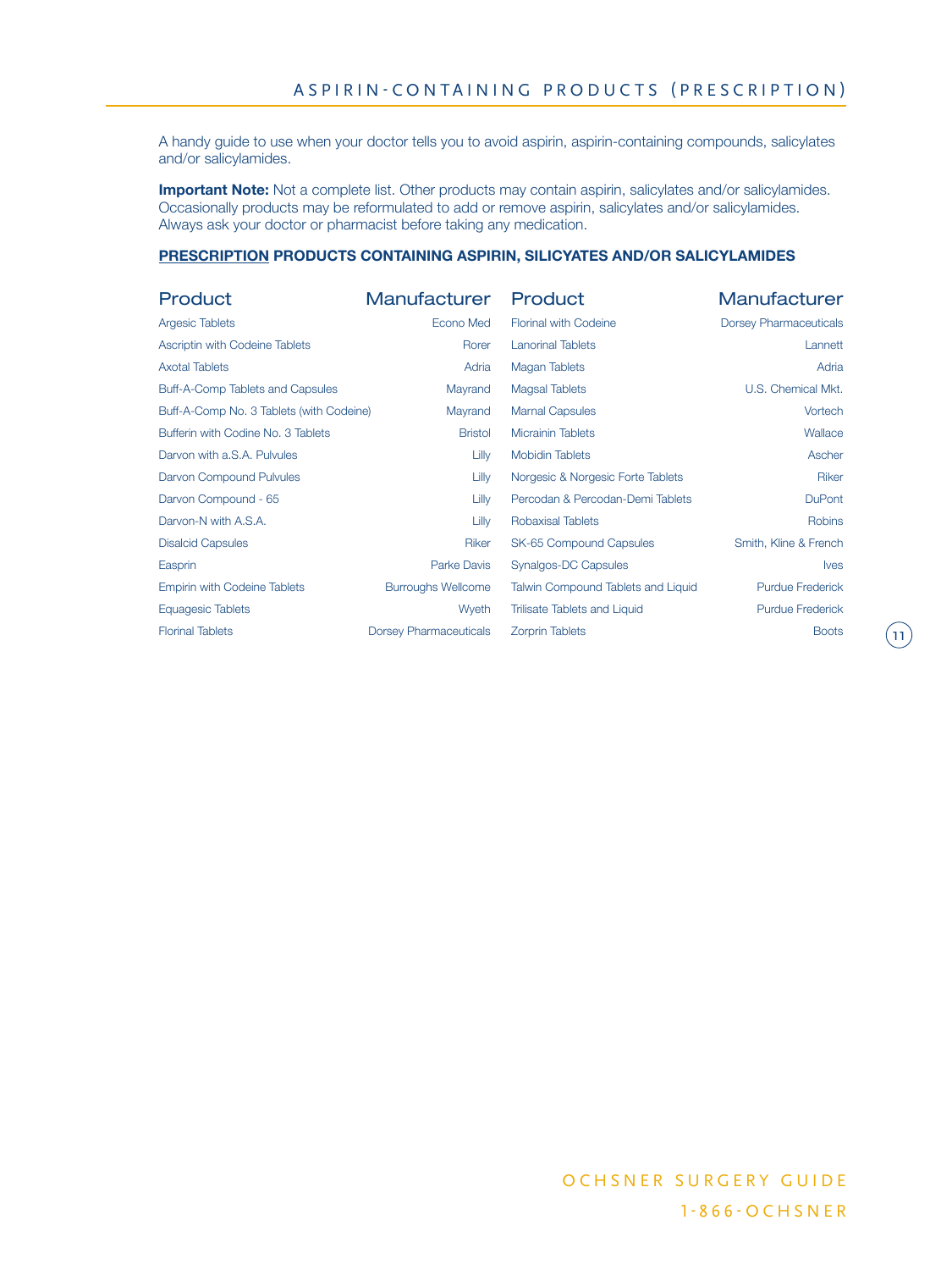#### **Smoking**

We strongly encourage you to stop smoking. This will reduce your risk of respiratory and anesthesia complications after your operation. You may want to speak with your primary care physician about smoking cessation programs.

#### **Medications**

If you have not already done so, please bring a list of all prescribed and over-the-counter medications you take, including dosage and strength, on the day of your Pre-Operative visit. If you do not have an appointment with the Pre-Operative center, please make sure to bring a list with you the day of your procedure. Check with your surgeon or anesthesiologist about which medications to take on your day of surgery. If you are advised to take your medication swallow only the smallest amount of water and be sure to inform the anesthesiologist or nurse on the day of surgery.

#### Patients with Diabetes

On the morning of surgery, follow the instructions given to you by your surgeon. **If your arrival time is after 9 a.m., or you are not feeling well, immediately notify the checkin staff that you are an insulin dependent diabetic. If you take insulin and need to take bowel prep the day before surgery, check with your medical doctor about the insulin dose, as your insulin dosage may need to be reduced during this time.**

#### Patients with Asthma

You should bring your inhalers with you to the hospital. If needed, you may use your inhaler as directed by your physician.

#### Nail polish, etc.

**All nail polish should be removed before your arrival for surgery.** We understand that tips, wraps, gels, etc., are expensive; however, we ask these products be removed from at least one finger on each hand, preferably the index or middle finger. Your fingertips are used to accurately monitor your oxygen level during surgery by a device called an oximeter.

#### **Clothing**

 $(12$ 

You will be most comfortable with a button front shirt and loose fitting clothes which are easily folded. For your safety, low-heeled shoes are recommended.

#### Valuables

Jewelry, including body piercings, money, and credit cards should be left at home. Ochsner is not responsible for valuables that are not secured in our service center.

OCHSNER SURGERY GUIDE 1 - 8 6 6 - O C H S N E R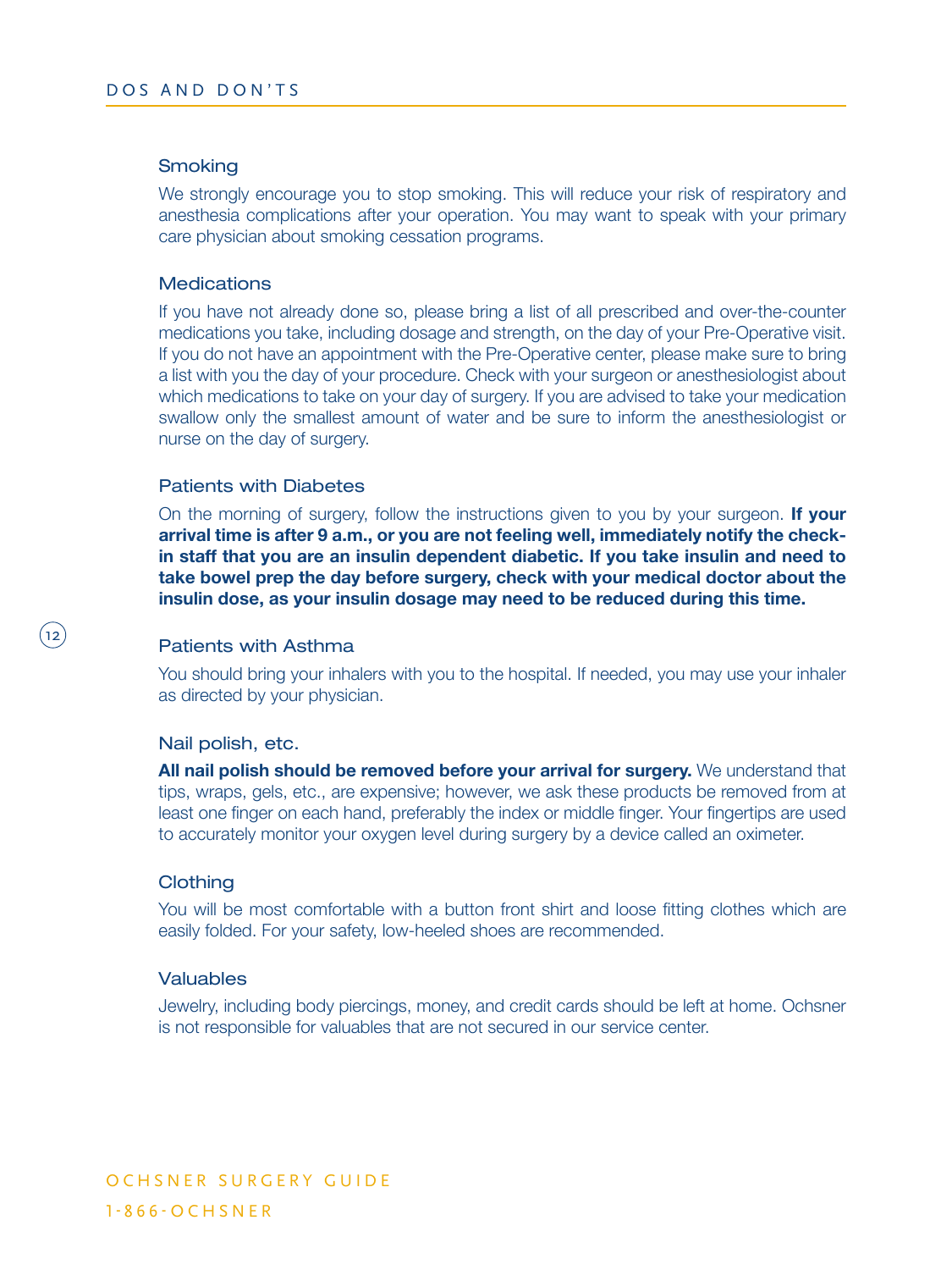$(13)$ 

## Hearing Aids

If you rely on a hearing aid, you should wear it to the hospital on the day of surgery so that you can hear and understand everything we need to communicate with you.

## **Dentures**

You may be asked to remove all non-permanent dental work before your surgery. We will provide you with a denture cup.

## Glasses/Contact Lenses

Wear glasses when possible. If contact lenses must be worn, bring your lens case and solution. If glasses are worn, bring a case for them.

## **Hair**

Wear your hair loose, avoiding buns or ponytails or hairpieces at the back of the head and avoiding the use of clips, or pins and bands that bind hair. Do not use hairspray. A head covering will be provided for you during surgery.

## Wigs and Hairpieces

Before going to surgery, you will be asked to remove any wigs or hairpieces and you will be given a head cover. We will do everything we can to respect your privacy with regards to your personal appearance.

## Makeup and Perfume

Makeup and perfume should not be worn the day of surgery.

## Creams, Lotions, Deodorants

Creams, lotions and deodorants should not be worn on the day of surgery.

## In Case of Illness

If you develop a cold, persistent cough, sore throat, fever or any other illness within two days of surgery, or have ongoing symptoms from any new episode of these ailments since your preoperative visit, call your surgeon's office.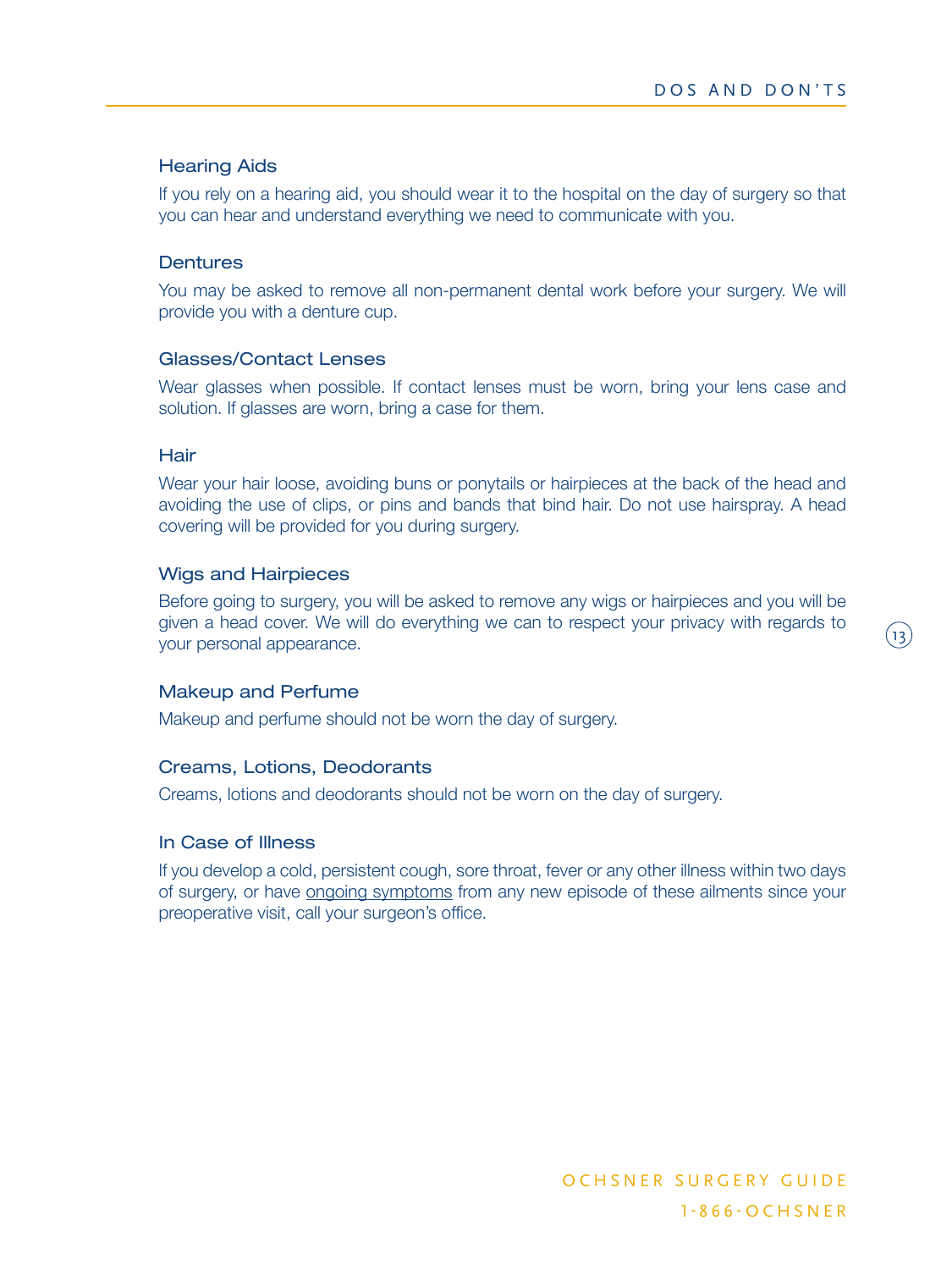14

#### After Surgery

Once your surgical procedure is complete, your physician will report to your family. Some physicians choose to meet with the family in a conference room; this is by physician preference and does not indicate there is a problem.

The anesthesia provider will remain with you until you are transferred back to the Surgery Center or to the Post Anesthesia Care Unit (PACU/Recovery). This may take anywhere from 15-90 minutes after the surgeon reports to you.

#### For patients going home the same day of surgery

Verbal and written instructions, including medication and diet will be given to you and your family member prior to discharge from the hospital.

## **To ensure your safety, you will not be allowed to leave the hospital alone or to drive yourself home following sedation or anesthesia. Please make sure you have someone available to bring you home when you are ready for discharge.**

All patients are discharged from the hospital in a wheelchair.

#### For patients expecting to stay in the hospital

Ochsner Health System knows that visiting family and friends provide valuable support for our patients. Each nursing area and hospital has its own policies regarding numbers and types of visitors, including children. Please check with the patient's nurse for visiting guidelines. At any time, visitors may be limited to ensure continuity and quality of care.

**Ideally, getting ready for your discharge from the hospital should begin before you even arrive. You should decide if you will need someone with you for a few days and take the steps needed to arrange for that assistance. On the day of your discharge, it is our goal to have you ready to go home prior to 11 a.m. Please make sure you have someone available to bring you home at this time.** 

#### Private room availability

We will make every accommodation to place you in a private room if you request. However, there are a limited number of private rooms available, and they are on a first-come, firstserve basis. If one is not available at the time of your request, we will continue to try and place you in a private room throughout the duration of your stay.

OCHSNER SURGERY GUIDE 1 - 8 6 6 - O C H S N E R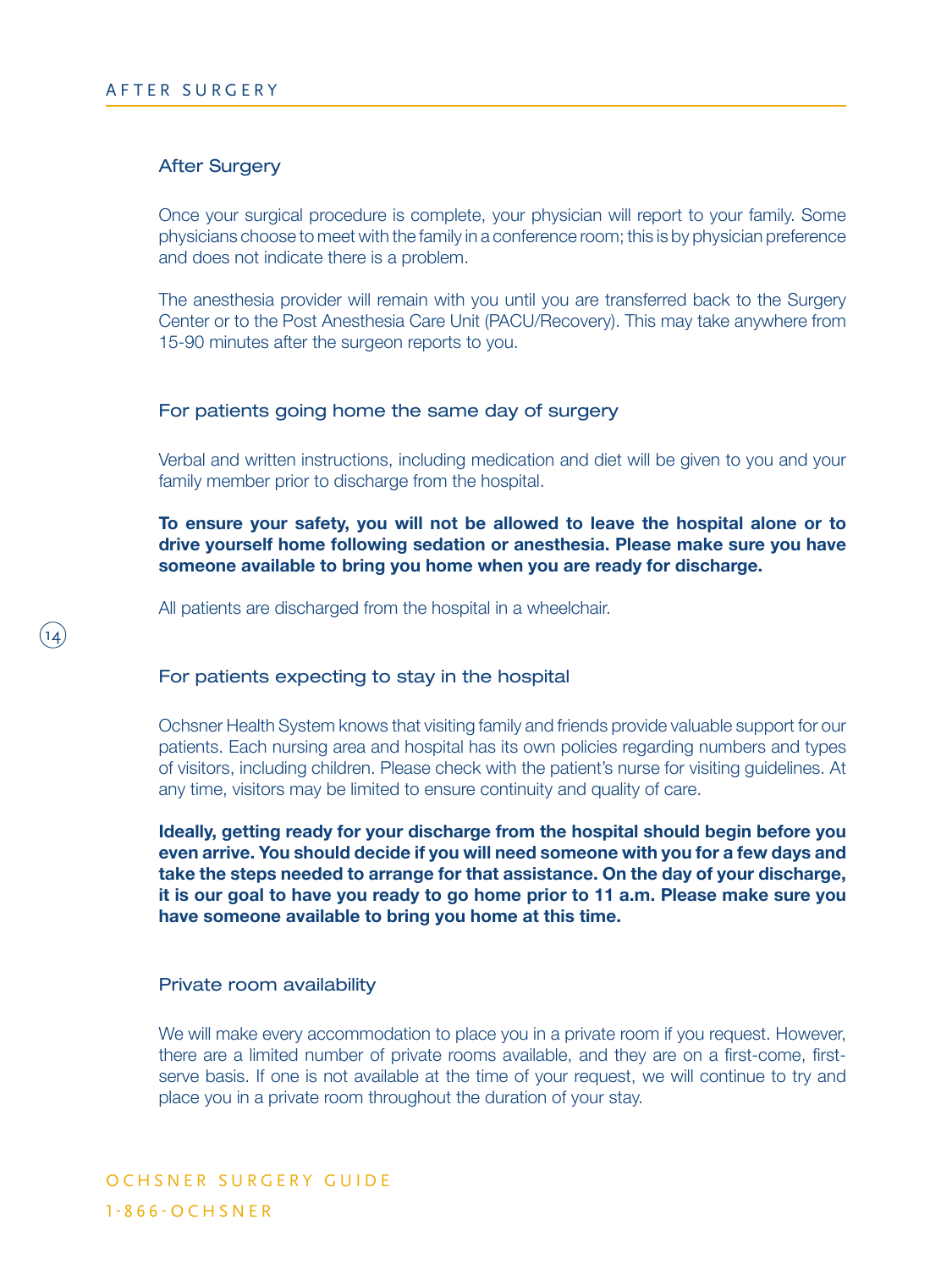$(15)$ 

## Pain Management

Peace of mind and comfort are a priority at Ochsner. Pain control after surgery helps you enjoy greater comfort while you heal. With less pain, you can start walking sooner, improve the depth of your breathing, and get your strength back quickly. You may even leave the hospital sooner. Your doctors and nurses will ask you about your pain because they want to know that everything is progressing as expected. In this section of the surgery guide, we will explain the goals of pain control and the types of treatment you may receive.

#### Pain Control

Pain is an uncomfortable feeling that tells you something may be wrong in your body. When there is an injury in your body, such as a surgical incision, receptor nerve cells in and beneath your skin send messages to your brain. Pain medicine blocks these messages or reduces their effect on your brain, making you less aware of pain.

When pain doesn't go away - even after you take pain medicine - it may be a signal that there is a problem. Be sure to tell your doctors and nurses when you have pain. It is important that you play an active role in choosing the options available for treating your pain.

## Pain Control Options

Both medical and non-medical treatments can be successful in preventing and controlling pain. Your Ochsner healthcare team will work with you in determining individualized and effective pain control, with the possibility of combining methods for greater relief. There should be no concern about becoming addicted to pain medications when you are using pain medication for pain control under the guidance of your healthcare team.

#### Pain Control Methods

Because pain tolerance is different for each person, you play a key role in determining the best method of pain control. You are encouraged to discuss pain management with your healthcare team, which may include one or more of the following methods:

#### • Before Surgery

Medical treatment - Pain medicine as directed.

 Non-medical treatment - Understand what surgical procedure your doctor is performing, why it is necessary, and how it will be done. Learn deep breathing and relaxation exercises.

#### • During Surgery

 Anesthetic treatments include general anesthesia; spinal anesthesia, or nerve blocks; or pain medicine delivered either by a small tube in your back -an epidural catheter or by an IV line in your arm.

#### • After Surgery

 Pain control measures may include oral medications (pain pills), intramuscular injections, suppositories, or medication delivered through a small plastic tube in your vein (an IV) or through an epidural catheter in your back.

Non-medical treatment: Massage, hot or cold packs, relaxation, music, or other distracting pastimes, positive thinking or nerve stimulation (TENS).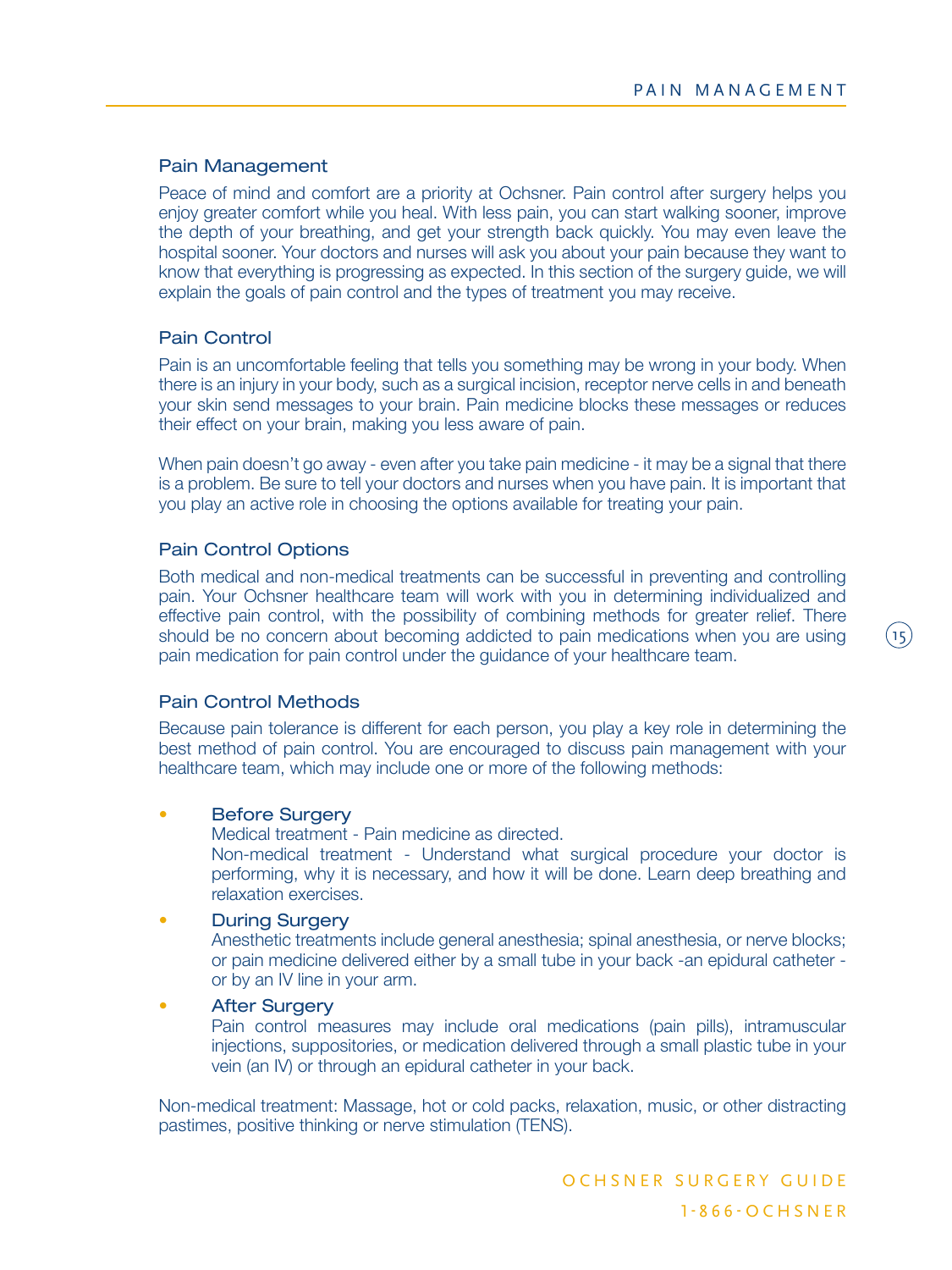## The following steps may help you keep pain under control.

#### Before Surgery

- Ask your doctor or nurse what to expect. Will there be much pain after surgery? Where will it occur? How long is it likely to last? Being prepared helps put you in control. You may want to write down your questions before you meet with your doctor or nurse.
- Discuss pain control options with your doctor or nurse. Be sure to talk with your doctor or nurse about pain control methods that have worked or have not worked for you in the past. Discuss any concerns you may have about pain medicine. Tell your doctor or nurse about any allergies to medicines or foods that you may have, including over-the-counter medicines and herbs. Ask about side effects that may occur with treatment. Discuss the medicines you take for other health problems and pain medications you are presently taking, to ensure effectiveness of your pain management.
- Review the hospital pain medication schedule with your doctor or nurse. In some circumstances, you may receive pain medication only when you request it. If there is a delay, the pain may worsen. If you are on a pain request schedule, be sure to ask for medicine before your pain becomes severe. Depending on your specific needs and condition, you may receive medication at set, pre-determined intervals.
- Patient controlled analgesia (PCA) is also available at Ochsner. With PCA, you control when you get doses of intravenous pain medicine. When you begin to feel pain, you press a button to inject the medicine through the intravenous (IV) tube into your vein. You may require more than one dose. The usual waiting period between doses is 6 to 10 minutes. PCA is designed for patient use only. Therefore, a family member or friend should not push the PCA button.

Your doctor and nurse will monitor your pain tolerance and change the medicine, its dose, or its timing if you are still having pain.

## After Surgery

16

- Take or ask for pain relief medications when pain first begins and take action as soon as the pain begins. You may find that your pain increases when you start walking or doing breathing excercises. If this is the case, take your prescribed pain medication prior to these activities. Prevention is a key step in proper pain control. It is more difficult to ease pain once it has taken hold.
- Assist the doctors and nurse in measuring your pain. You may be asked to rate your pain on a scale of 0 to 10 or choose a word from a list that best describes the pain you experience.
- You may also set a comfort goal, a rating allowing you to continue important activities, such as getting out of bed or walking. Reporting your pain as a number on a scale of 0 to 10 helps your doctor and nurses know how well your treatment is working and how best to make any necessary changes.

# OCHSNER SURGERY GUIDE 1 - 8 6 6 - O C H S N E R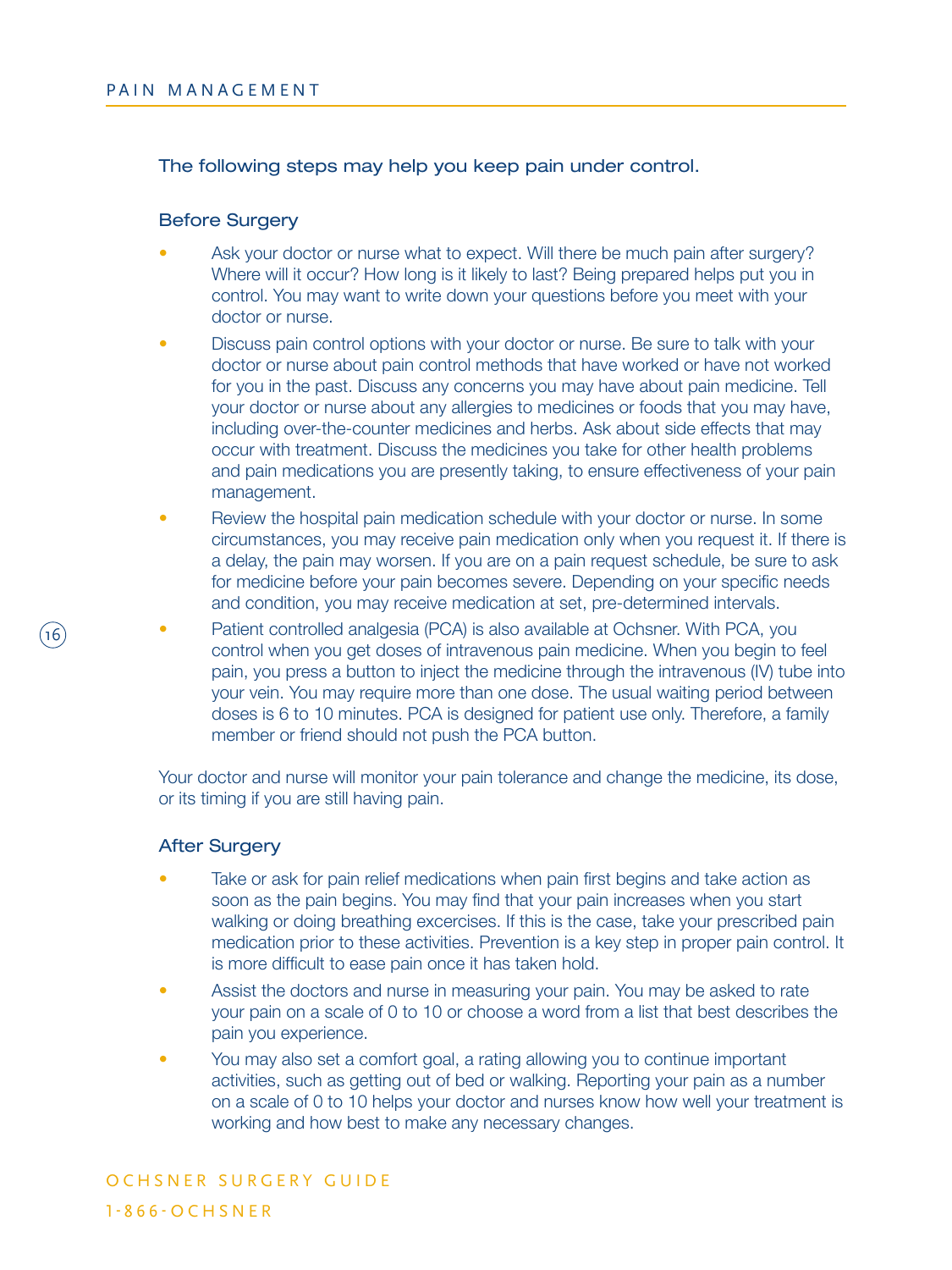$\mathbf{17})$ 

• Tell the doctor or nurse about pain that does not go away. While your peace of mind and comfort is an important concern, your pain may be a signaling that you are having a problem after surgery. Therefore, your doctor and nurse need to know how you are feeling.

## 0-10 Numeric Pain Intensity Scale



## Pain Treatment Benefits and Risks

The following information will assist you in discussing pain management options with your doctor and nurse. Sometimes it is best to combine two or more treatments or change treatments slightly to meet your individual needs.

## Pain Relief Medications

#### Non-Narcotic Analgesics or Antipyretics (fever reducer) *Acetaminophen (for example, Tylenol, Feverall) is given to relieve mild to moderate pain and reduce fever.*

- Benefits There is no risk of addiction to these medicines. Additionally, acetaminophen can be taken up to and including the morning of surgery. Also, it can be taken in addition to Non-Steroidal Anti-Inflammatory Drugs.
- Risks Acetaminophen can cause liver or kidney problems. Therefore, the maximum safe dose of acetaminophen should not be exceeded. The maximum safe dose is 4000 mg per day for adults. For the pediatric patient, the maximum safe dose is as follows:
	- 6-12 yrs maximum safe dose 2600 mg per day
	- 3-6 yrs maximum safe dose 720 mg per day
	- 1-3 yrs maximum safe dose 480 mg per day
	- 3-11 months maximum safe dose 320 mg per day

Care should be taken when over the counter and/or prescription medications are being taken with acetaminophen, as many of these may also contain acetaminophen. All sources of acetaminophen should be added up to make sure the maximum safe dose is not exceeded. Taking more than the recommended dose (overdose) may cause liver damage. In case of overdose, get medical help or contact a Poison Control Center right away (1-800-222-1222).

Alcohol warning: If you consume 3 or more alcoholic drinks every day, ask your doctor whether you should take acetaminophen or other pain relievers/fever reducers. Acetaminophen may cause liver damage.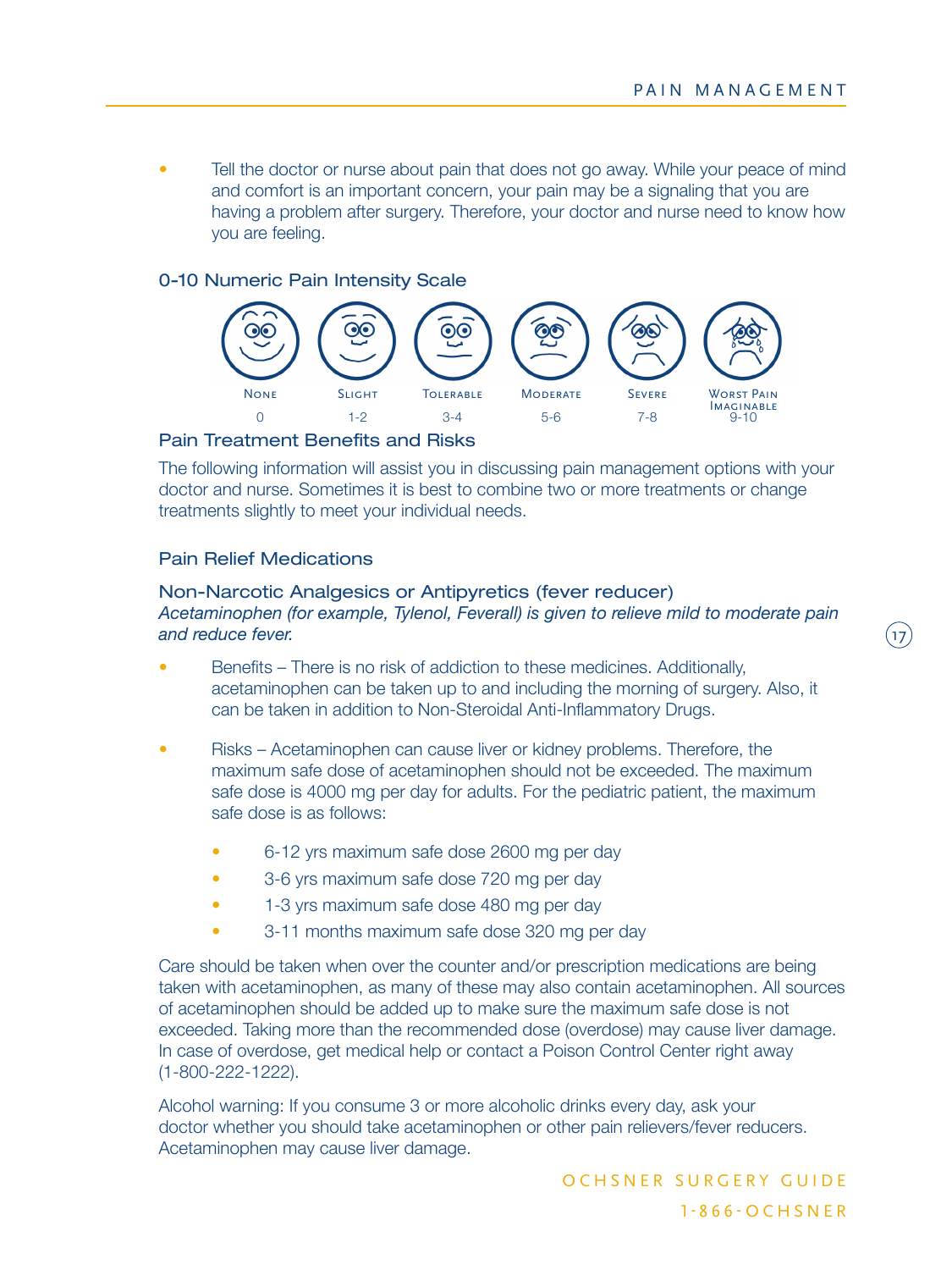## Non-Steroidal Anti-Inflammatory Drugs (NSAIDs)

*Aspirin/ibuprofen (for example, Motrin), and other NSAIDs reduce swelling and soreness and relieve mild to moderate pain.*

- Benefits There is no risk of addiction to these medicines. Depending on how much pain you have, NSAIDs can lessen or eliminate the need for stronger medicines such as morphine or another opioid.
- Risks Most NSAIDs interfere with blood clotting. They may cause nausea, stomach bleeding or kidney problems. Make sure your doctor knows if you have a history of ulcer disease or kidney disease, because NSAIDs should not be used in your care. For severe pain, an opioid is usually added to your medical treatment.

## **Opioids**

## *Morphine, codeine, and other opioids are most often used for acute pain, including short-term pain after surgery.*

- Benefits These medicines are effective for severe pain and do not cause bleeding in the stomach or elsewhere. Addiction is rare when opioids are used for postoperative pain.
- Risks Opioids may cause drowsiness, nausea, constipation, itching, or interfere with breathing or urination.

## Local Anesthetics

## *These drugs are given either near the incision or through a small tube in your back to block the nerves that transmit pain signals.*

- Benefits Local anesthetics are effective for severe pain. Injections at the incision site block pain from that site. There is little or no risk of drowsiness, constipation, or breathing problems. Local anesthetics reduce the need for opioid use.
- Risks Repeated injections are needed to maintain pain relief. An overdose of local anesthetic can have serious consequences. Average doses may cause some patients to have weakness in their legs or dizziness.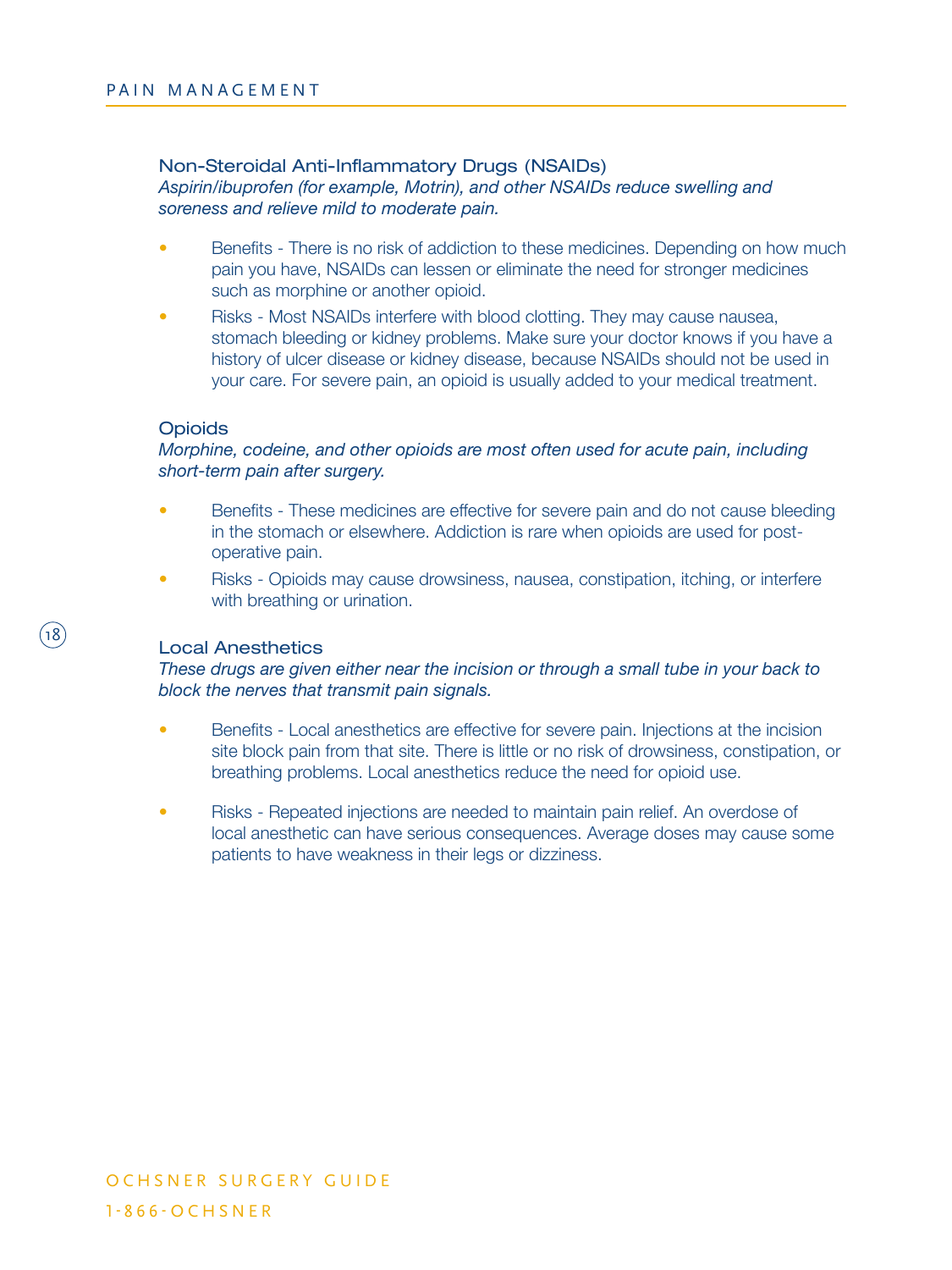(פו

## Methods Used To Give Pain Relief Medicines

## Tablet or Liquid

## *Medicines given by mouth such as aspirin, ibuprofen, or opioid medications including codeine.*

- Benefits Tablets and liquids cause less discomfort than injections into muscle or skin, but they can work just as well. They are inexpensive, simple to give, and easy to use at home.
- Risks These medicines cannot be used if you are nauseated or vomiting or cannot take anything by mouth; sometimes these medicines can be given rectally in a suppository form. There may be a delay in pain relief.

## Injections into the Skin or Muscle

- Benefits Medicine given by injection into the skin or muscle is effective even if you are nauseated or vomiting.
- Risks The injection site is usually painful for a short time. Medicines given by injection are more expensive than tablets or liquids and take time to wear off. Pain relief may be delayed while you wait for the medication to be drawn up and injected.

#### Injections into the Vein

- Benefits Medicines given by injection into a vein are fully absorbed and act quickly. This method is well suited for relief of brief episodes of pain. When a patient controlled analgesia (PCA) pump is used, you can control your own doses of pain medicine.
- Risks a small tube must be inserted into a vein. If a PCA pump is used, there are extra costs for pumps and supplies. You must want to use the pump and learn how and when to give yourself doses of medicine.

## Injections into the Spinal Area

*Medicine is given through a small tube in your back called an epidural catheter which rests in the epidural space.*

• Benefits - This method works well for patients having major abdominal, chest or orthopedic surgery.

*At Ochsner, your well-being and comfort is an ongoing concern. Please feel free to ask the healthcare team about any of your concerns throughout your stay.*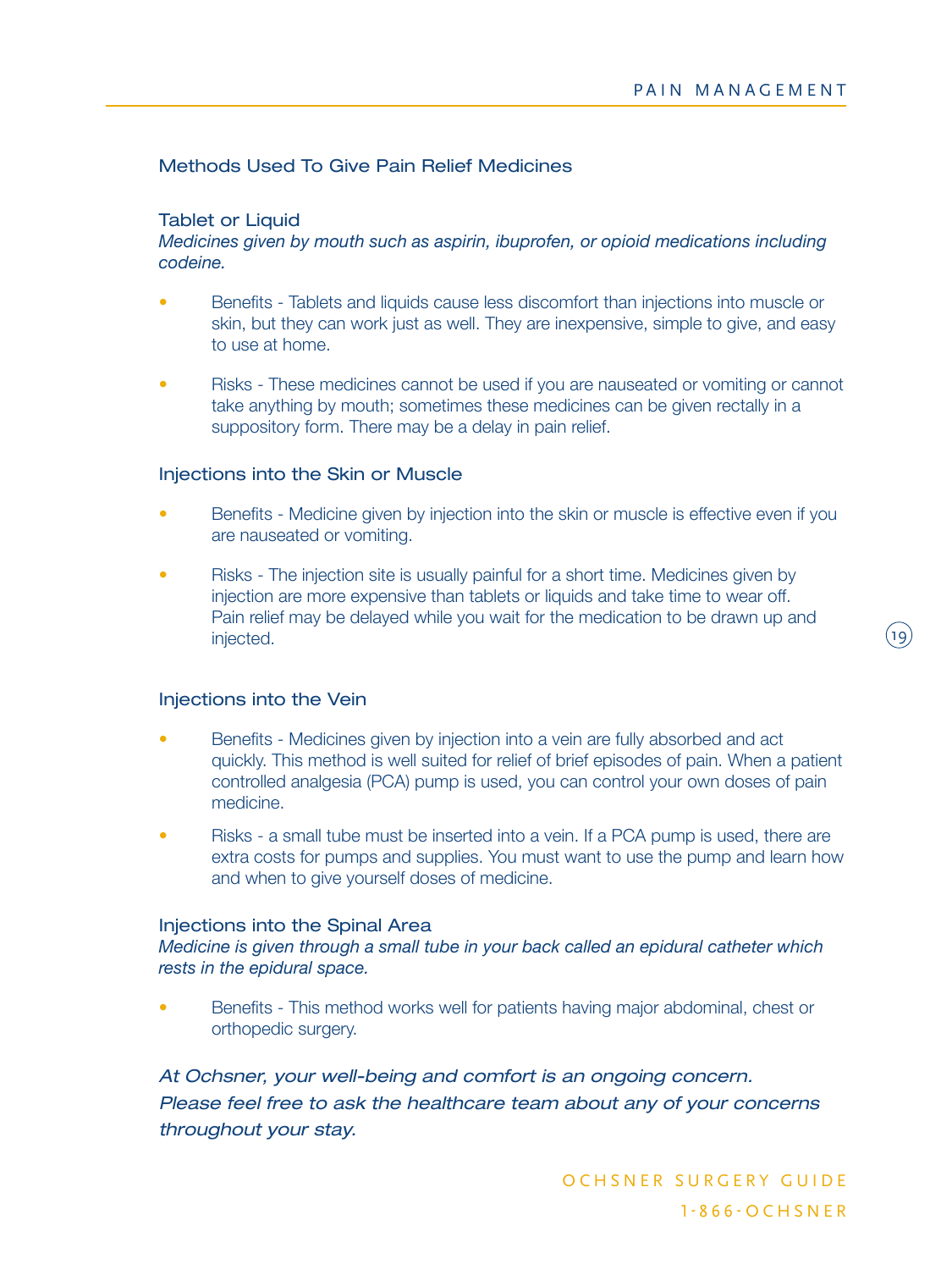Ochsner Health System is committed to providing you with peace of mind as we meet your healthcare needs. The following Patient's Rights assures you of this commitment.

#### Patient's Rights

20

- The patient has the right to a reasonable, timely response to his/her request or need for care, as well as the right to considerate and respectful care including an environment that preserves dignity and contributes to a positive self-image. The patient is responsible for being considerate and respectful of hospital staff and property as well as other patients and their property.
- The patient has a right to information regarding patient rights, advocacy services and complaint mechanisms, and the right to prompt resolution of any complaint. The patient or a designee has the right to participate in the resolution of ethical issues surrounding the patient's care. The patient or designee has a right to file a complaint if he / she feels that his/her rights have been infringed without fear or penalty from Ochsner or the federal government. Grievances may be filed with Patient Relations by calling (504) 842-3971. At any time, you may lodge a grievance with the LA Department of Health and Hospitals by calling 1-866-280-7737, or the Joint Commission of Accreditation of Healthcare Organizations at 1-800-994-6610.
- The patient, or someone acting on his or her behalf, has the right to understandable information on his/her health status, treatment and progress in order to make decisions. The patient has the right to know the nature, risks and alternatives to treatment. The patient has the right to be informed, when appropriate, regarding the outcome of the care that has been provided. The patient has the right to refuse treatment to the extent permitted by law, and the right to be informed of the alternatives and consequences of refusing treatment.
- The patient, in collaboration with his/her physician, has the right to make decisions regarding care and the right to participate in the development and implementation of the plan of care and managing pain effectively. The patient has the right to know the name and professional status of those responsible for the delivery of his / her care and treatment.
- The patient has a right within legal guidelines to have a guardian, next-of-kin or legal designee exercise patient rights when unable to do so. The patient has the right for his / her wishes regarding end-of -life decisions to be addressed by the hospital through advance directives. The patient has the right to personal privacy and confidentiality and to expect confidentiality of all records and communications pertaining to his/her care. The patient has the right to request a paper copy of our complete Notice of Privacy Practices, which we are required to provide to you and to follow.
- The patient has the right to receive communications about his / her health information confidentially. The patient has the right to request restrictions on the uses and disclosures of his / her health information. The patient has the right to inspect, copy, request amendments and receive an accounting of to whom Ochsner has disclosed his / her health information.
- The patient has the right to know if his/her physician wishes to include clinical investigation as part of his/her care or treatment. The patient has the right to refuse to participate in such research.
- The patient has the right to information about charges and available payment methods before services are rendered; immediate and long-term financial implications of treatment choices, insofar as they are known; explanation of bill for charges; and to be given timely notice of non-coverage of services by his/her payor.

## OCHSNER SURGERY GUIDE 1 - 8 6 6 - O C H S N E R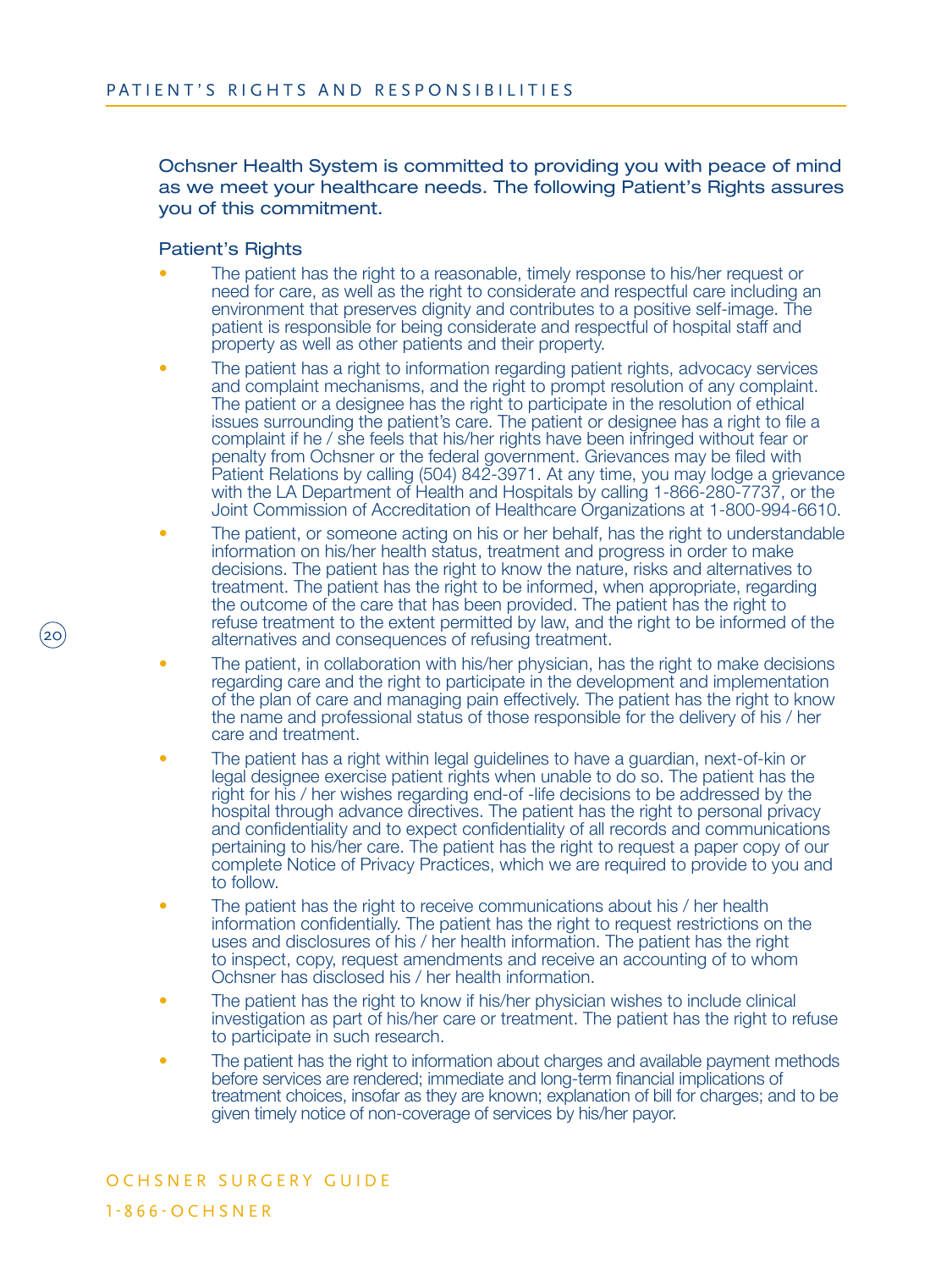- The patient has the right to be provided with interpretation services if he/she does not speak English; to alternative communication techniques if he/she is hearing or vision impaired; and to have any other resources employed on his/her behalf to ensure effective communication. These services are provided free of charge.
- The patient has a right to personal safety (free from mental, physical, sexual and verbal abuse, neglect and exploitation). The patient has the right to access protective and advocacy services. The patient has the right to protection of personal possessions entrusted to Ochsner Health System for safekeeping. If a patient has a safety concern, we encourage you to report it to a department manager or to Patient Relations.
- The patient has the right to consent and rescind consent to recording or photographic, video, electronic or audio filming for purposes other than identification, diagnosis or treatment.

## Patient's Responsibilities

- To the limit of capability, the patient is responsible for providing accurate and complete information relevant to the provision of services, including but not limited to present complaints, past illnesses, hospitalization, medications, pain relief and advance directives.
- To the limit of capability, the patient is responsible for making a reasonable attempt to understand what is expected of him / her, including asking questions as needed. To the limit of capability, the patient is responsible for accepting the consequences for the outcomes if he / she does not follow the care, treatment and service plan.
- The patient is responsible for entrusting valuables for safekeeping, when other options are impractical. The patient is responsible for complying with safety regulations, operational policies and financial policies, and for helping the caregiver provide a safe patient care environment.

 $\mathbf{21)}$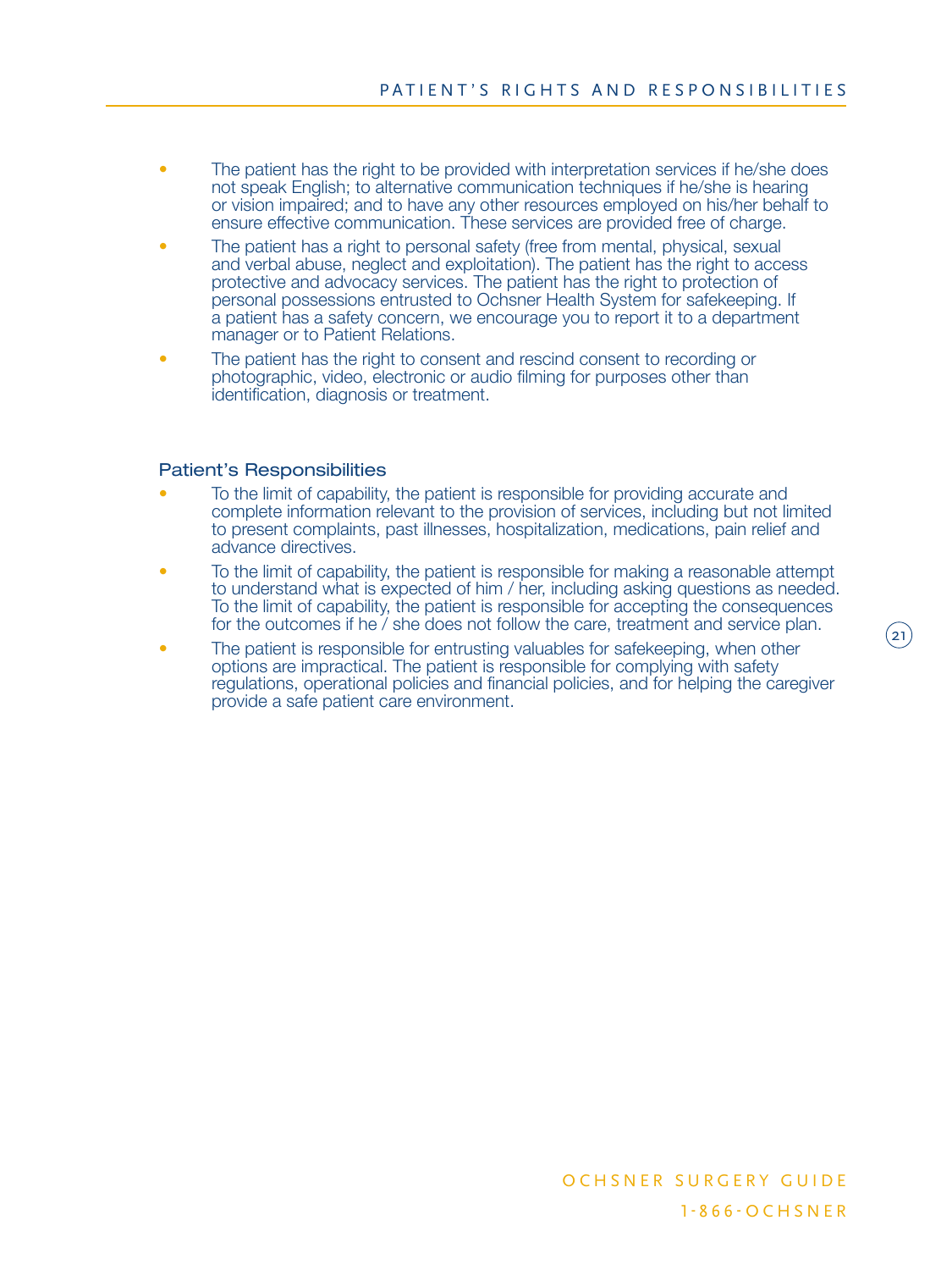

A D V A N C E D D I R E C T I V E S

Answers to Questions when Making Decisions about Your End of Life Care in Advance of Need

#### What are Advance Directives?

Advance Directives allow you to make decisions about your medical care in "advance." They consist of 2 parts:

- Power of Attorney for Healthcare Decisions
- Living Will

## Who should receive a copy?

• Your doctor

 $\overline{22}$ 

- Your family and/or friends
- You, to bring when hospitalized

## What is the Power of Attorney for Healthcare Decisions?

This form allows you to name the person you want to make healthcare decisions for you when you are not able to make them yourself.

## What if I change my mind after completing Advance Directives?

- Notify your doctor
- Notify your family
- Destroy other copies

## What is a Living Will?

This form allows you to state what you wish and do not wish to be done in the event you are unable to speak for yourself and have a terminal and irreversible condition, which is defined as "a continual profound comatose state with no reasonable chance of recovery or a condition caused by injury, disease or illness which, within reasonable medical judgement, would produce death and for which the application of life-sustaining procedures would serve only to postpone the moment of death".

## For more information, call 504-842-9474 (842-WISH).

O CH S N E R SURGERY GUIDE 1 - 8 6 6 - O C H S N E R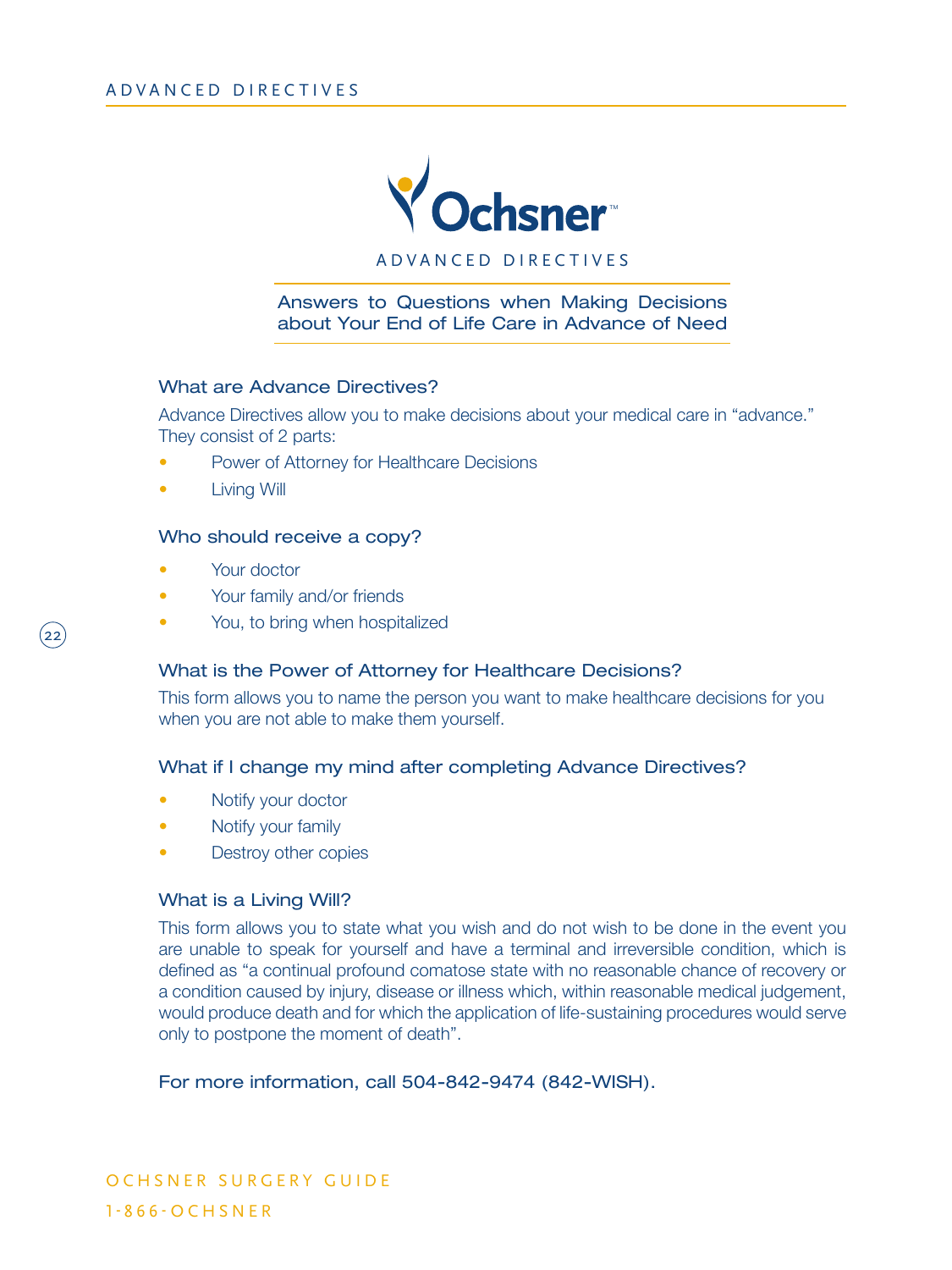23



WITHHOLDING OR WITHDRAWAL OF LIFE-SUSTAINING MEDICAL PROCEDURES (LA.REV.STAT.40:1299.58.3)

#### **The Kind Of Medical Treatment I Want Or Do Not Want**

I, \_\_\_\_\_\_\_\_\_\_\_\_\_\_\_\_\_\_\_\_\_\_\_\_\_\_\_\_\_\_\_\_\_, believe that my life is precious and I deserve to be treated with dignity. If the time comes that I am very sick and am not able to speak for myself, I would like for my wishes to be respected and followed. The instructions that I am including in this section are to let my family, my doctors and other health care providers, my friends and all others know the kind of medical treatment that I want or do not want.

If at any time I should have an incurable injury, disease, or illness, or be in a continual, profound comatose state with no reasonable chance of recovery, certified to be in a terminal and irreversible condition by two physicians who have determined that my death will occur whether or not life-sustaining procedures are utilized and where the application of life-sustaining procedures would serve only to prolong artificially the dying process, I would like the following instructions to be followed:

**Close To Death:** If my doctor and another physician both decide that I am likely to die within a short period of time, and life-support treatment would only delay the moment of my death OR

**In A Coma and Not Expected To Wake Up or Recover:** If my doctor and another physician both decide that I am in a coma from which I am not expected to wake up or recover, and I have brain damage, and life-support treatment would only delay the moment of my death OR

**Permanent And Severe Brain Damage And Not Expected To Recover:** If my doctor and another physician both decide that I have permanent and severe brain damage, (for example, I can open my eyes, but I can not speak or understand) and I am not expected to get better, and life-support would only delay the moment of my death (Choose *one* of the following):

I want to have life-support treatment. (Life-support means any medical procedure, device or medication to keep me alive. Life-support treatment includes: medical devices put in me to help me breathe; food and water supplied artificially by medical device (tube feeding); cardiopulmonary resuscitation (CPR); major surgery; blood transfusions; dialysis; and antibiotics. (Cross out anything in the definition that you do not agree with)

I do not want life-support treatment. If it has been started, I want it stopped.

I want to have life-support treatment if my doctor believes it could help, but I want my doctor to stop giving me life-support treatment if it is not helping conditions or symptoms.

I understand the full impact of this declaration, and I am emotionally and mentally competent to make this decision.

This declaration is made and signed by me on this \_\_\_\_\_\_\_\_ day of \_\_\_\_\_\_\_\_\_\_, in the year \_\_\_\_\_\_\_\_, in the presence of the undersigned witnesses who are not entitled to any portion of my estate,

| Signed: |  |
|---------|--|
|         |  |
|         |  |

Address: \_\_\_\_\_\_\_\_\_\_\_\_\_\_\_\_\_\_\_\_\_\_\_\_\_\_\_\_\_\_\_\_\_\_\_\_\_\_\_\_\_\_\_\_\_\_\_\_\_\_\_\_\_\_\_\_\_\_\_\_\_\_\_\_\_\_\_\_\_\_\_\_\_\_\_\_\_\_\_\_\_\_\_\_

Date of Birth: \_\_\_\_\_\_\_\_\_\_\_\_\_\_\_\_\_\_\_\_\_\_\_ Social Security Number: \_\_\_\_\_\_\_\_\_\_\_\_\_\_\_\_\_\_\_\_\_\_\_\_\_\_\_\_\_\_\_

WITNESS ACKNOWLEDGEMENT: The Declarant is and has personally been known to me, and I believe the Declarant to be of sound mind. I am not related to the Declarant by blood or marriage and would not be entitled to any portion of Declarant's estate upon his/her death. I was physically present and personally witnessed the Declarant execute the foregoing Declaration.

\_\_\_\_\_\_\_\_\_\_\_\_\_\_\_\_\_\_\_\_\_\_\_\_\_\_\_\_\_\_\_\_\_\_\_\_\_\_\_\_\_ \_\_\_\_\_\_\_\_\_\_\_\_\_\_\_\_\_\_\_\_\_\_\_\_\_\_\_\_\_\_\_\_\_\_\_\_\_\_\_\_ WITNESS SIGNATURE / Print Witness Name WITNESS SIGNATURE / Print Witness Name

Form No. 00128-a (April 2005) Medical Record Copy